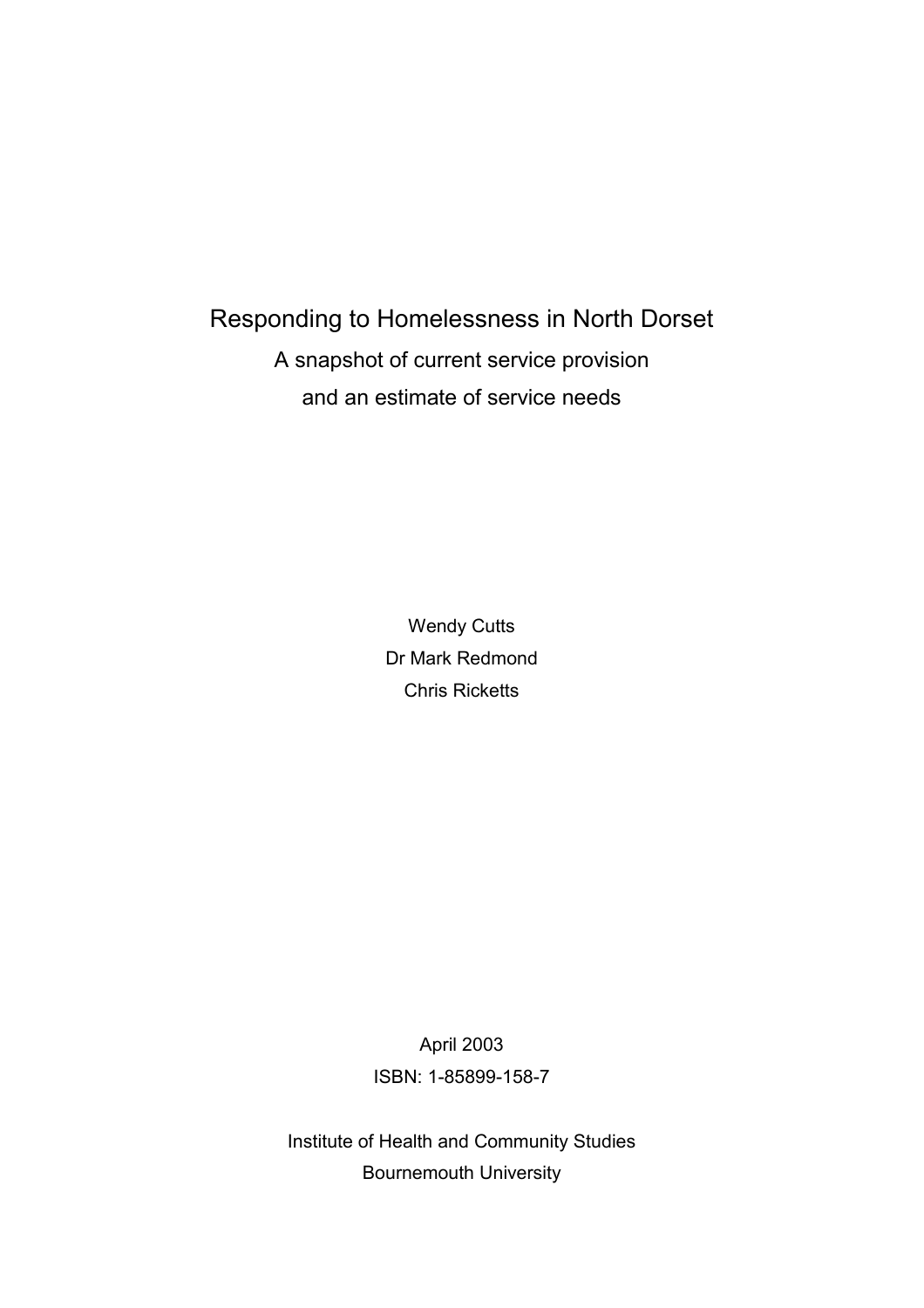## ACKNOWLEDGEMENTS

The authors would like to acknowledge the work of Gillian Binet in the preparation and presentation of tables, and in providing administrative support to the team.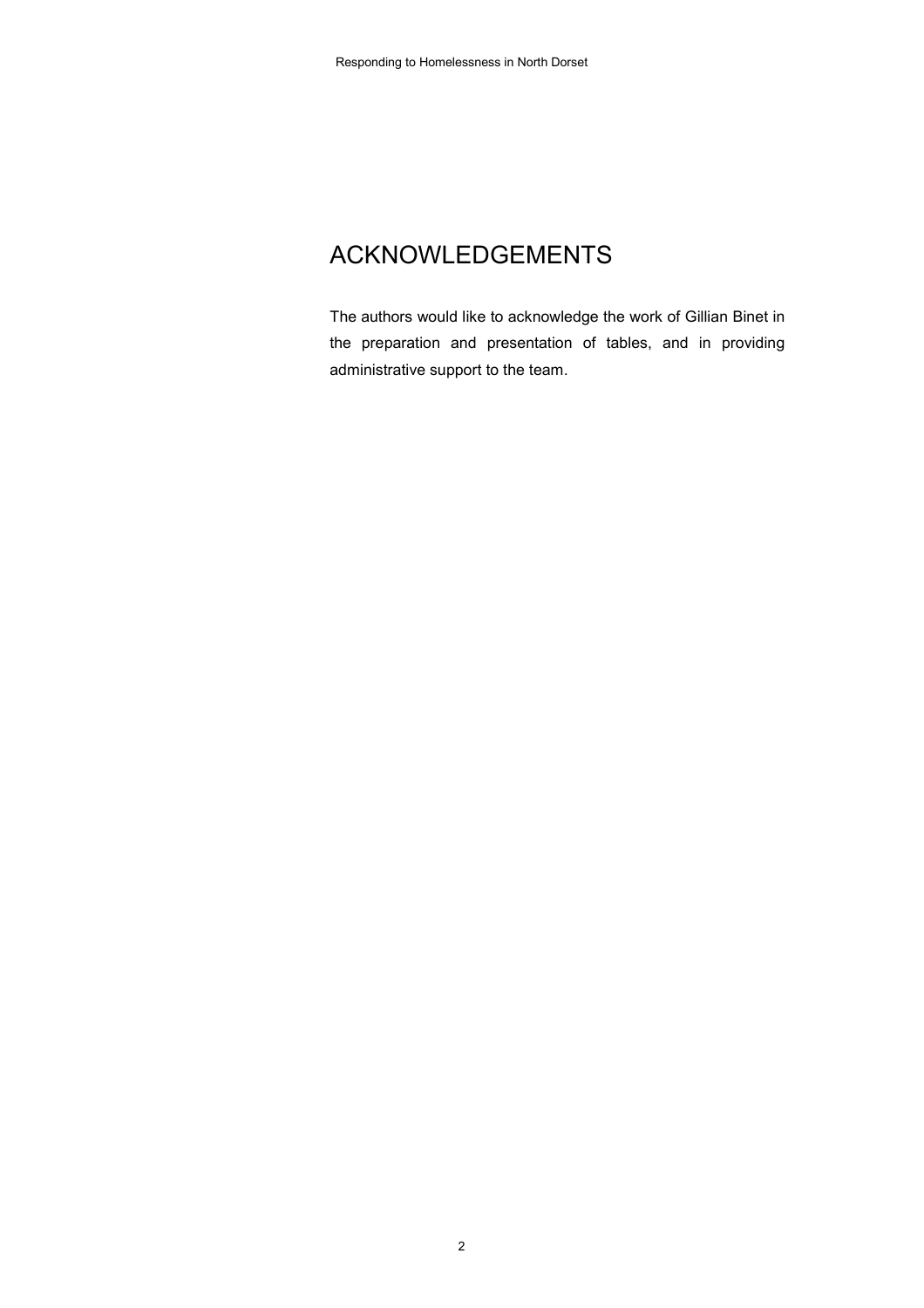## **CONTENTS**

### Page

|                                              | 4  |
|----------------------------------------------|----|
|                                              | 5  |
|                                              | 8  |
|                                              | 9  |
| National and Regional Picture                | 9  |
| Homelessness Trends in North Dorset          | 12 |
| Causes of Homelessness in North Dorset       | 12 |
| Private Sector Housing in North Dorset       | 14 |
| Rent and Mortgage Arrears                    | 17 |
| Homelessness Through Domestic Violence and   |    |
|                                              | 18 |
| Services for Homeless People in North Dorset | 19 |
|                                              | 24 |
|                                              | 27 |
|                                              | 28 |
|                                              |    |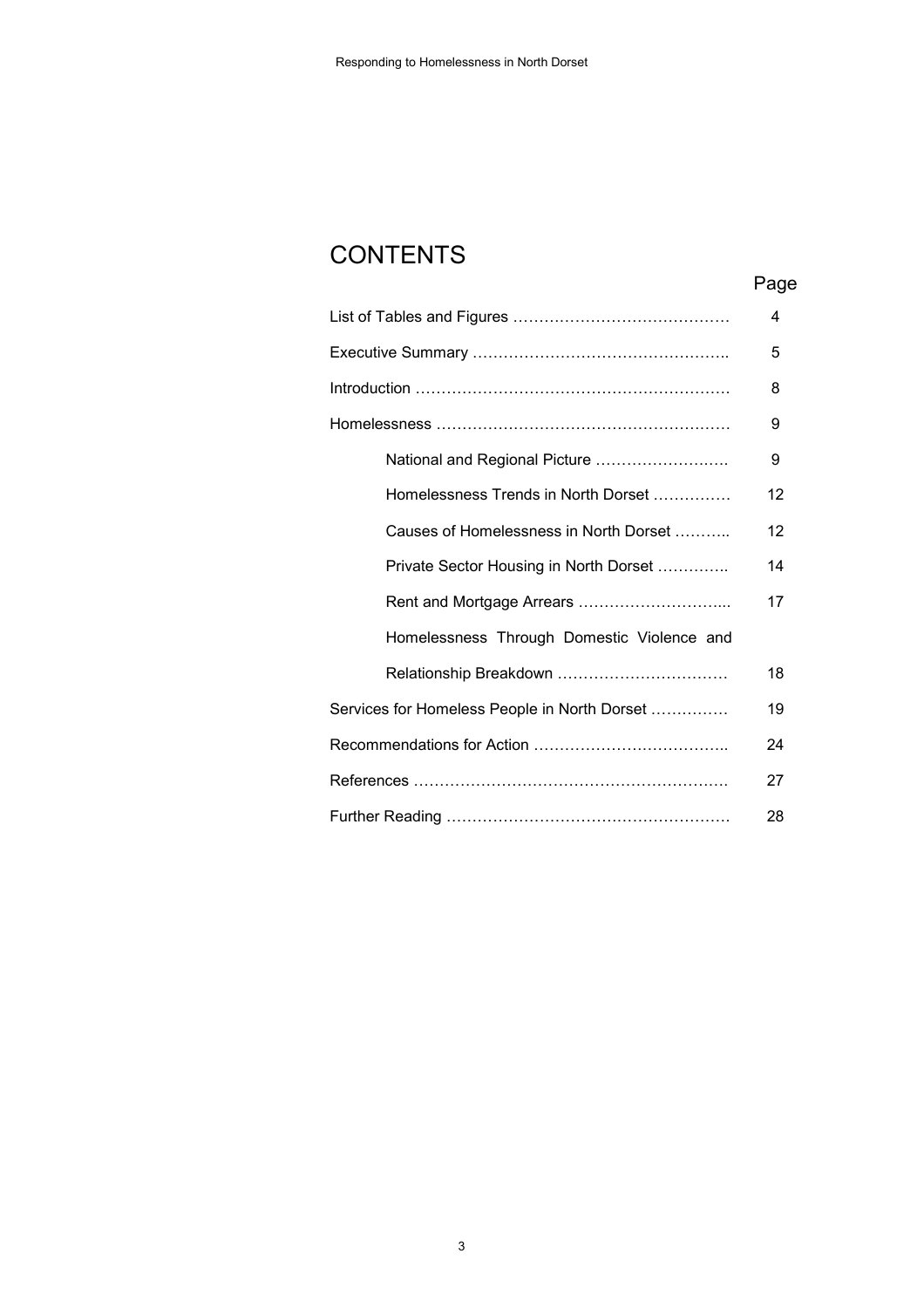## LIST OF TABLES AND FIGURES

| Tables                                                | Page |
|-------------------------------------------------------|------|
| Table 1: Statutory Homelessness by Region             | 10   |
| Table 2: Access to Basic Facilities by Housing Tenure | 16   |
| Table 3: Work Required on the Property by Tenure      | 16   |

## Figures **Page**

| Figure 1: Number of Homelessness Applications in       |    |
|--------------------------------------------------------|----|
|                                                        | 11 |
| Figure 2: Number of Homelessness Acceptances in        |    |
|                                                        | 11 |
| Figure 3: Applications and Acceptances by NDDC, 1996-  |    |
|                                                        | 12 |
| Figure 4: Causes of Homelessness - National and NDDC   |    |
|                                                        | 13 |
| Figure 5: Housing Stock within North Dorset            | 14 |
| Figure 6: Comparison Between Housing Tenure in         |    |
|                                                        | 15 |
| Figure 7: Gross Annual Incomes of Households in North  |    |
|                                                        | 17 |
| Figure 8: Population of North Dorset Earning Less than |    |
|                                                        | 18 |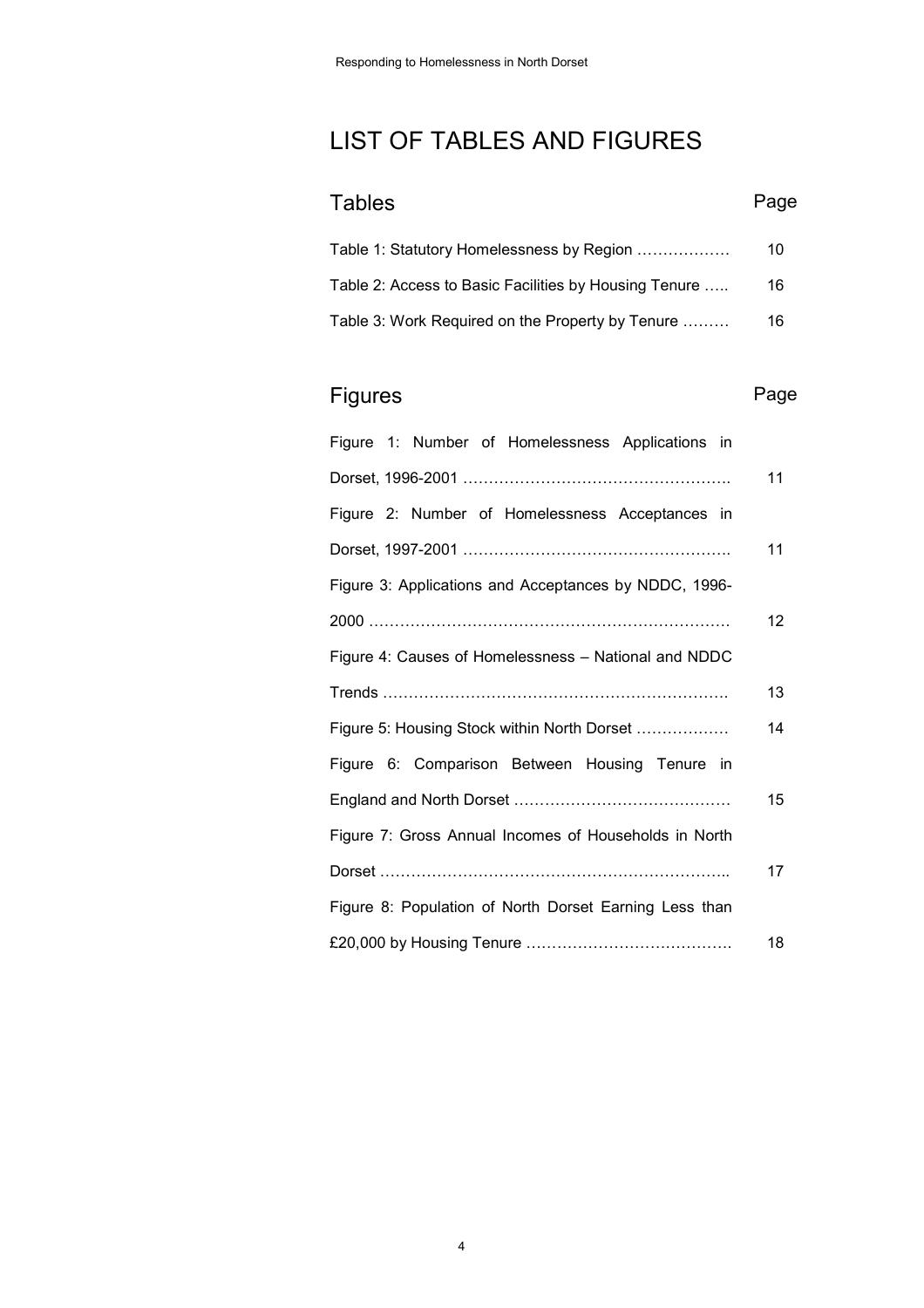## EXECUTIVE SUMMARY

- Between 1997/8 and 2000/1, the levels of those classified as unintentionally homeless and in priority need in England grew by 11%. In the South West, this figure was 25%. Between 1996 and 2001 the rate of increase for North Dorset District Council (NDDC) was 34%.
- Reasons for homelessness in NDDC do not follow national trends. In particular, nearly 75% of homelessness acceptances relate to:
	- Friends no longer being able to provide accommodation (this type of 'temporary' arrangement may mask an earlier episode of homelessness);
		- A higher than average rate of non-violent family breakdown (to which it is possible to add violent relationship breakdowns);
	- Rent/mortgage arrears;
	- Homelessness as a result of the end of assured shorthold tenancies/tied accommodation.
- The numbers of homeless households are aggravated by a distinct housing profile, which is at variance to the national figures. In particular, there is:
	- A higher than average number of people who own their homes outright;
	- A lower than average number of people buying their homes through a mortgage;
	- A lower than average number of people living in social housing;
	- A lower than average number of people living in privately rented accommodation.
- The paucity of a good standard of privately rented accommodation is a major factor that impacts on homelessness.
- Almost 50% of the households in the NDDC area earn less than £20,000 per annum (national average income is £24,407).
- Together, these figures suggest a need to develop preventative services, which focus on:
	- Issues related to the dual task of regenerating and improving standards within the private sector;
	- The need for money advice services to address issues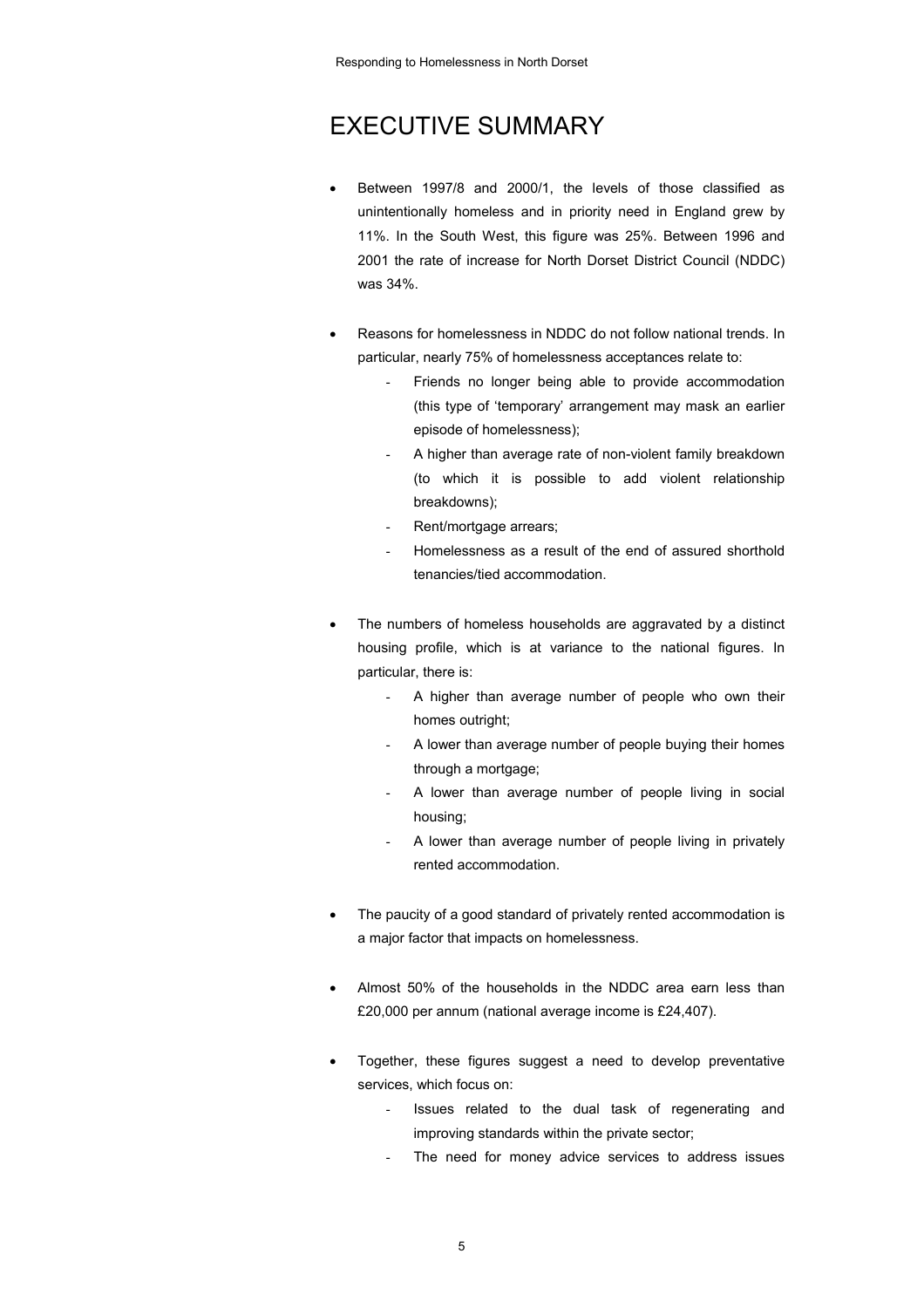related to rent arrears;

- Early advice, mediation and legal services for those escaping domestic violence/responding to relationship breakdown.
- Problems with local services:
	- The development of the Connexions service might duplicate local youth-based projects;
	- The lack of move-on accommodation for those in 'first tier' housing provision creates blockage in the system;
	- There is some evidence of poor quality 'advice' services.

### Key Recommendations/Action Points

- Funding of advice and support services must be linked to:
	- Preventative outcomes;
	- Regular completion and return of statistics in an agreed format;
	- The operation of a Quality Standards Framework.
- The pursuit of joint protocols between statutory agencies and social housing providers. These protocols should include:
	- Joint assessments of those in housing need;
	- Joint training of staff;
	- Opportunities for work-based placements for staff in partner services.
- Development of a preventative strategy that focuses on:
	- *The Private Rented Sector*
	- Developing a protocol with private landlords and/or their representatives;
	- Creating a landlords' forum to develop good practice, standards, consistency, and provide an opportunity for landlords to express their needs as local business people;
	- Using housing improvement/environmental grants to assist landlords to improve property;
	- Re-appraising the Living Over The Shops initiative;
	- Undertaking an Empty Property Survey and devising a strategy to respond to findings.

#### *Money Advice Services*

Registered social landlords should be encouraged to follow the example set by Signpost in offering independent money advice. Funding for money advice services is also needed to cater for those in private or owner occupied housing.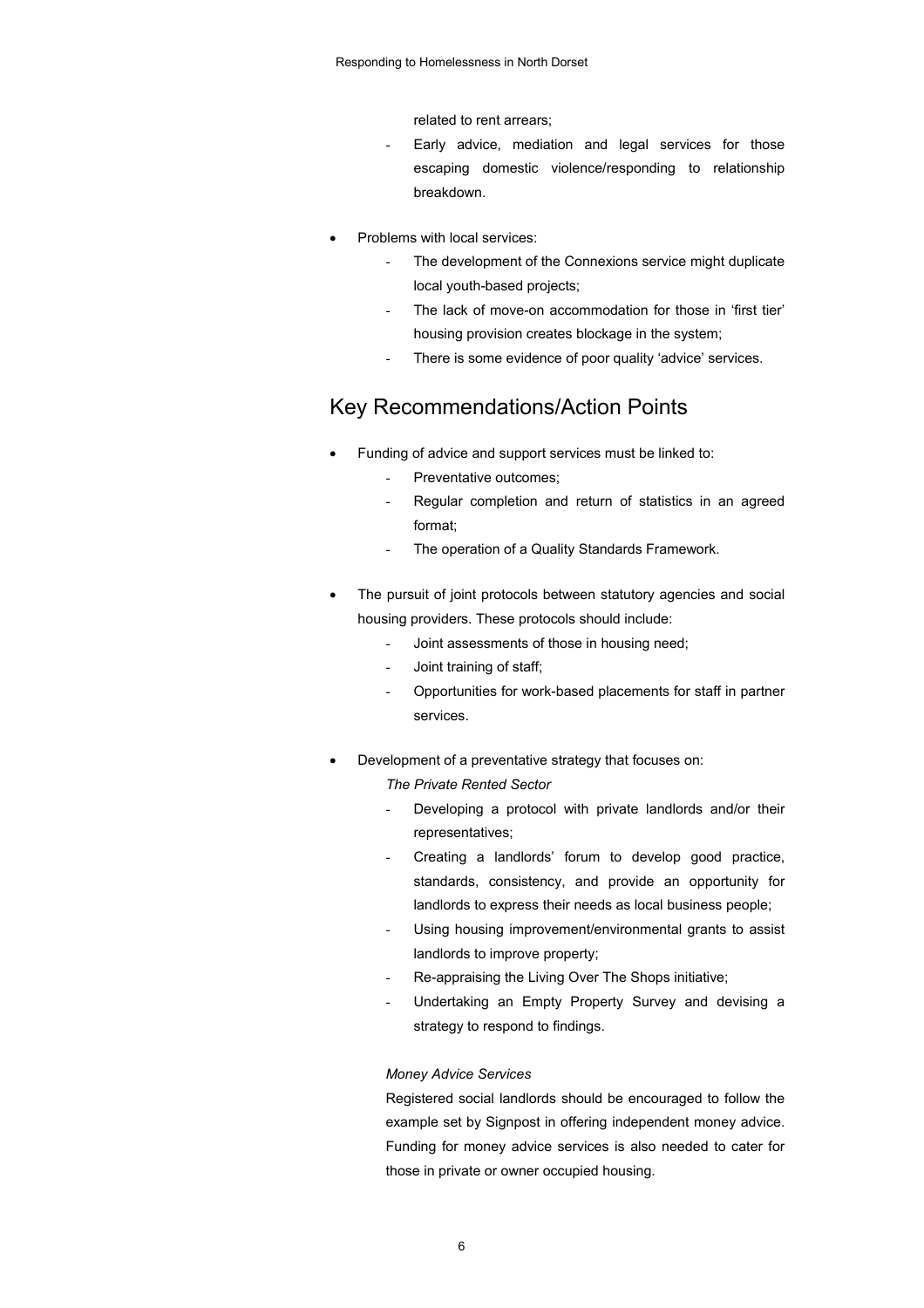*Floating Support, Tenancy Support, & Independent Living Support Projects*

There is a need for services that enable people to maintain accommodation and fulfil their responsibilities as tenants.

### *Mediation Services*

There is a need for mediation services that focus on:

- Landlord/tenant relations;
- Parent/teenage child relations;
- Wider family relationships.
- Further research is needed on:
	- The routes by which local people gain access to housing;
	- The routes by which those who are deemed intentionally homeless and/or not in priority need gain access to housing;
	- The housing careers that are pursued by local people;
	- Why landlords do not continue assured shorthold tenancies at the end of six months' occupation.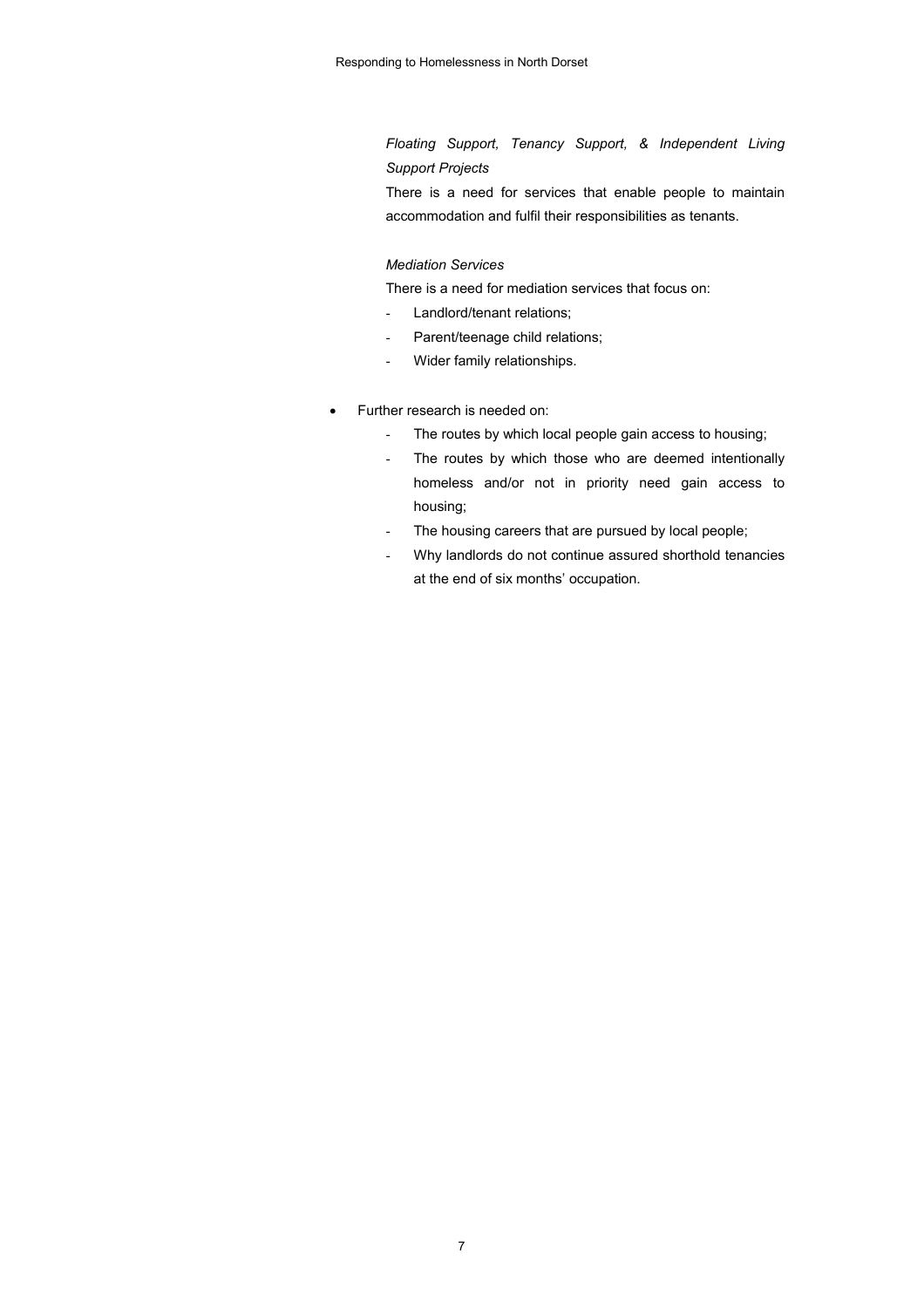## INTRODUCTION

This report reviews the nature and extent of homelessness in North Dorset. In particular, it focuses on:

- Existing levels of homelessness;
- The causes of homelessness within the local authority area;
- Current service provision for homeless people/households;
- Identifying gaps in the provision of current services.

Reflecting the local authority's desire to develop a more pro-active and preventative approach to addressing housing need, this report identifies a number of strategies that it may wish to adopt in ensuring that this particular aspect of housing need is tackled effectively, with targeted resources aimed at preventing and addressing homelessness issues.

In order to gain a snapshot of the nature of the homelessness problem in North Dorset, this report draws on a number of different sources of information. These resources include publications and statistics from:

- The Office of the Deputy Prime Minister;
- The Department of Transport, Local Government and the Regions (DTLR);
- North Dorset District Council (NDDC) publications and statistics (including Housing Investment Programme (HIP) submissions and P1E returns);
- Dorset County Council (including Dorset Social Services and Dorset Youth and Community Service);
- Information from a range of social housing providers, and voluntary agencies providing advice and support within the local authority's area.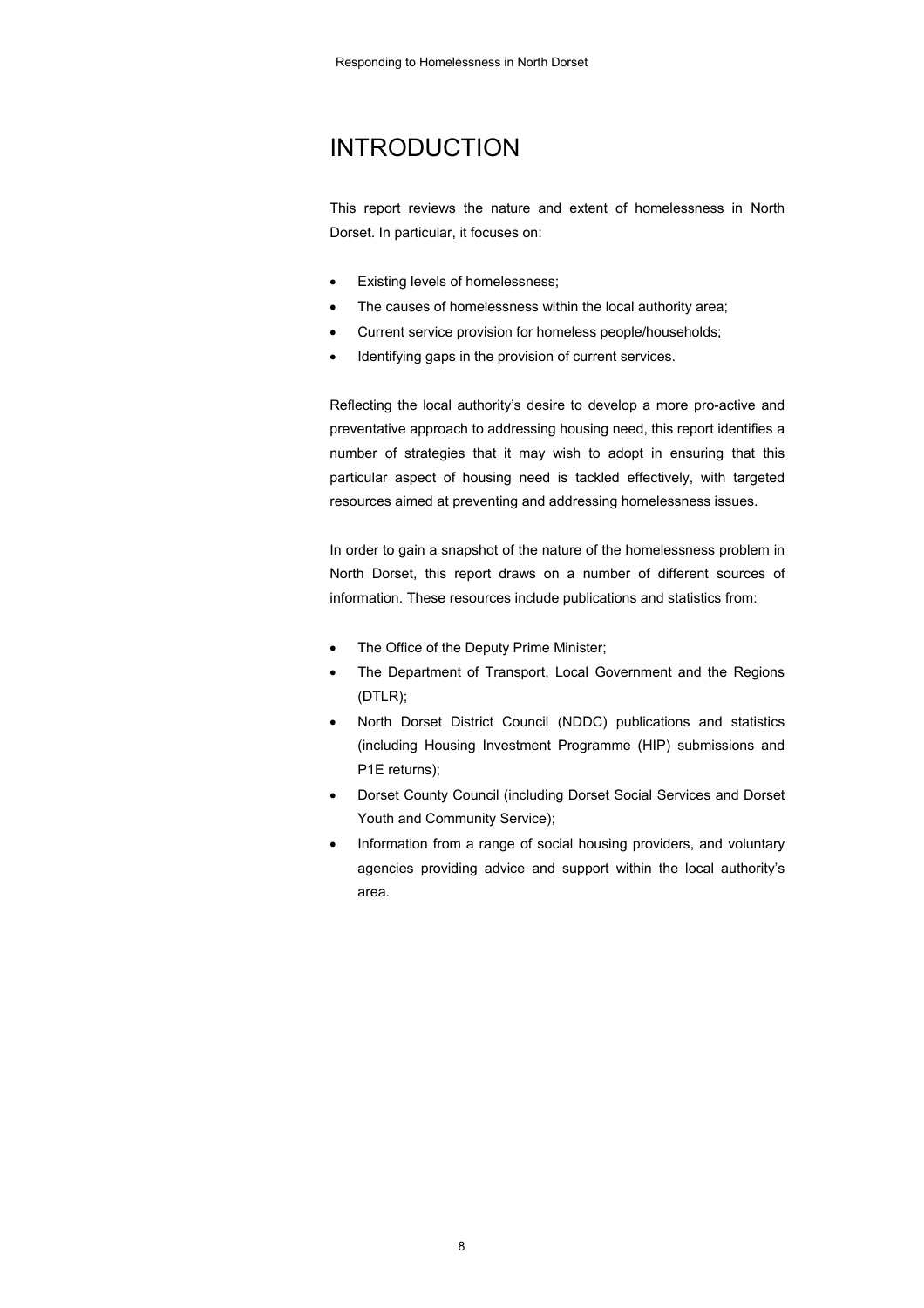## HOMELESSNESS

### National and Regional Picture

Any attempt to gauge the nature and size of the homelessness population, whether at a local, regional or national level, remains problematic. The following two factors will always come into play.

A problem with data This issue can be summarised in one short sentence:

*We do not know the size of the homeless population*.

In part, this problem is exacerbated by the variety of different organisations involved in meeting the needs of the homeless (central and local government, social housing providers, voluntary agencies), their competing agendas, and the particular groups of homeless people they serve (such as families, single people and young single people).

This, in addition to the differing methods of monitoring and data collection, has led to inconsistency in local, regional and national statistics. Subsequently, some homeless people appear in two or more agencies' data, while others may be ignored. At the same time, data collected on 'households' may fail to identify and recognise the actual number of individuals present within a particular 'family'.

A problem with definitions As the term 'household' demonstrates, definitions are stumbling blocks when calculating the number of people who are homeless.

> At a fundamental level, the problem with definitions can be summarised as reflecting the *rooflessness versus temporary accommodation* debate. The issue becomes confusing when we consider the different definitions used to define temporary accommodation, and how certain forms of temporary accommodation may leave the occupier at a greater risk of becoming homeless than others.

> Amongst this general level of confusion, the most reliable indicator which acts to highlight general trends in homelessness is the information provided by local authorities through their HIP submissions and P1E returns. Every local authority is required to provide a range of common statistical information, including data related to the number of households seeking support under the homelessness provisions of the Housing Acts 1985 and 1996.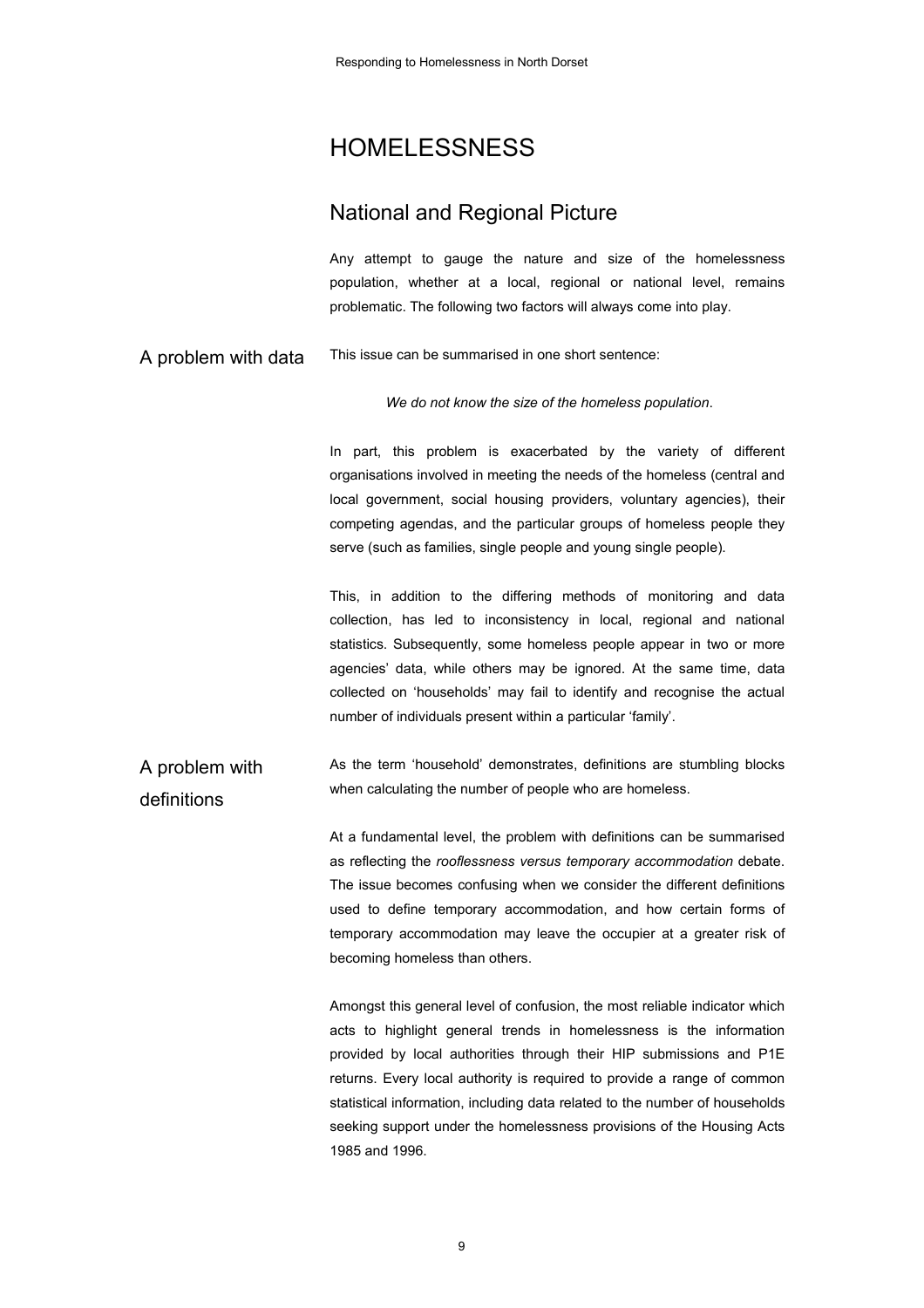However, while all the data collected by local authorities are consistent and reliable, they cannot be interpreted as recording an accurate level of homelessness. Given that local authority responsibilities towards different categories of homeless people vary, those who are either intentionally homeless or not in priority need may self-select and fail to seek advice and support from the local authority concerned.

The most reliable indicator of the levels of homelessness, therefore, concerns those who are unintentionally homeless and in priority need. Table 1 (below) highlights that between 1997/8 and 2000/1 the number of households that fell into these two categories in England grew by 11% from 102,650 to 114,350.

| <b>Region:</b>  | Unintentionally<br>homeless and<br>in priority need<br>during 1997/8 | Unintentionally<br>homeless and<br>in priority need<br>during 2000/1 | % Change | <b>Number per</b><br>1,000<br>households<br>in 2000/1 |
|-----------------|----------------------------------------------------------------------|----------------------------------------------------------------------|----------|-------------------------------------------------------|
| North East      | 4,380                                                                | 5,220                                                                | 19%      | 4.8                                                   |
| North West      | 13,060                                                               | 13,350                                                               | 2%       | 4.7                                                   |
| Yorks & Humber  | 9,130                                                                | 9,150                                                                | 0%       | 4.3                                                   |
| East Midlands   | 7,550                                                                | 7,370                                                                | $-2%$    | 4.3                                                   |
| West Midlands   | 14,670                                                               | 13,860                                                               | $-6%$    | 6.4                                                   |
| East of England | 8,120                                                                | 9,800                                                                | 21%      | 4.3                                                   |
| London          | 24,570                                                               | 29,630                                                               | 21%      | 9.5                                                   |
| South East      | 12,170                                                               | 14,760                                                               | 21%      | 4.4                                                   |
| South West      | 9,000                                                                | 11,210                                                               | 25%      | 5.4                                                   |
| Total           | 102,650                                                              | 114,350                                                              | 11%      | 5.5                                                   |

 **Table 1: Statutory Homelessness by Region.**

Source: DTLR (2002b).

As this table demonstrates, this increase in numbers was not experienced consistently across England. The East Midlands region, for example, witnessed a reduction in the number of households accepted as homeless, while the figures for Yorkshire and Humberside remained static. The remaining regions experienced an increase ranging from 2% to 25%. It is significant that the South West region experienced the highest growth in homelessness acceptances during this four-year period.

The homelessness situation within Dorset reflects the position across the whole of England. Indeed, as Figure 1 (below) demonstrates, the number of homelessness applications varies across the local authority areas within the county.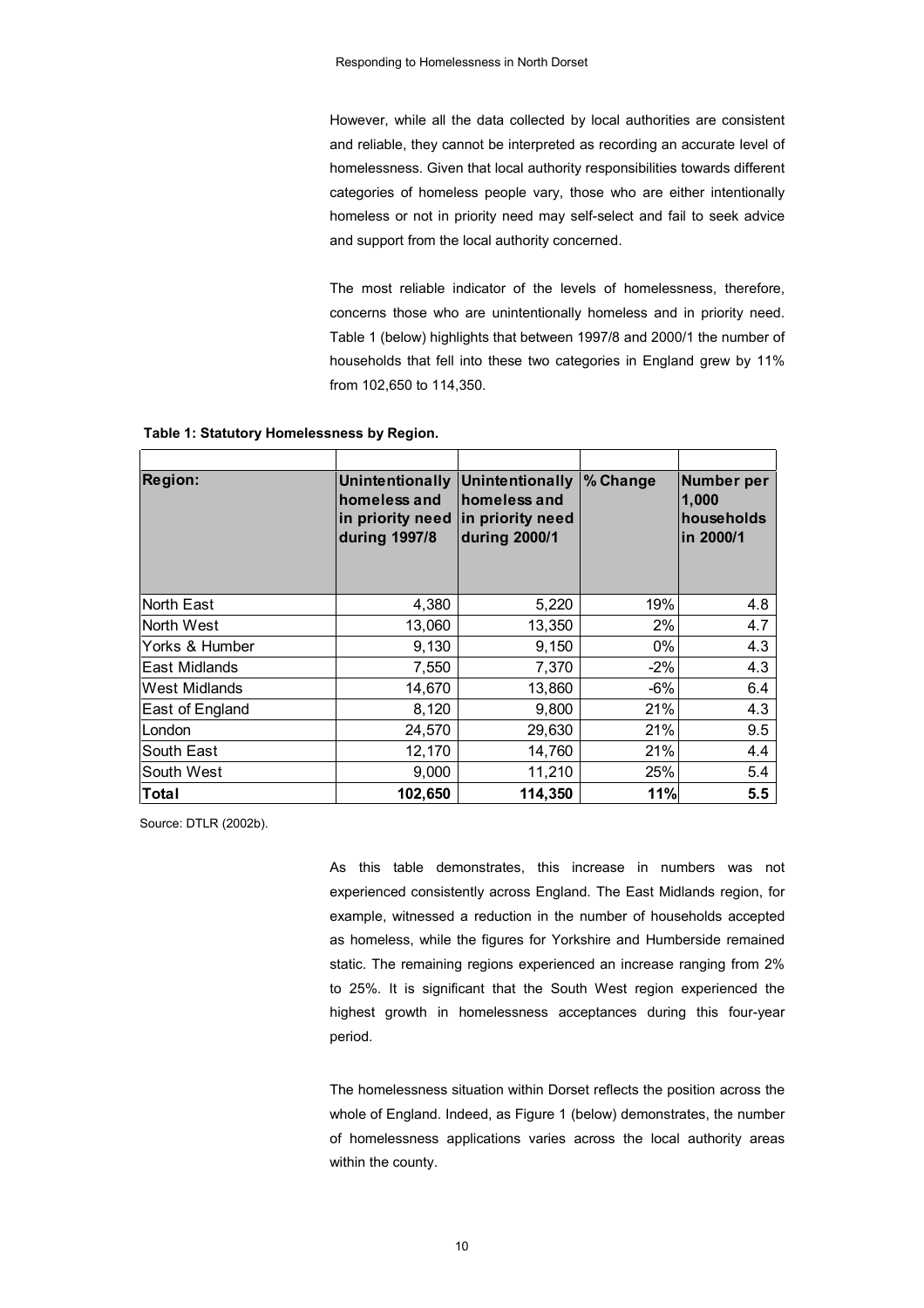

**Figure 1: Number of Homelessness Applications in Dorset, 1996-2001.**

Figure 2 (below) highlights that the number of acceptances by North Dorset District Council has steadily increased since 1997, while the data relating to other local authorities within the county have remained fairly static (such as Purbeck) or declined (as with West Dorset between 2000 and 2001). It is difficult to identify the reasons for this variation.



**Figure 2: Number of Homelessness Acceptances in Dorset, 1997-2001.**

Source: Dobson (2002).

Source: Dobson (2002).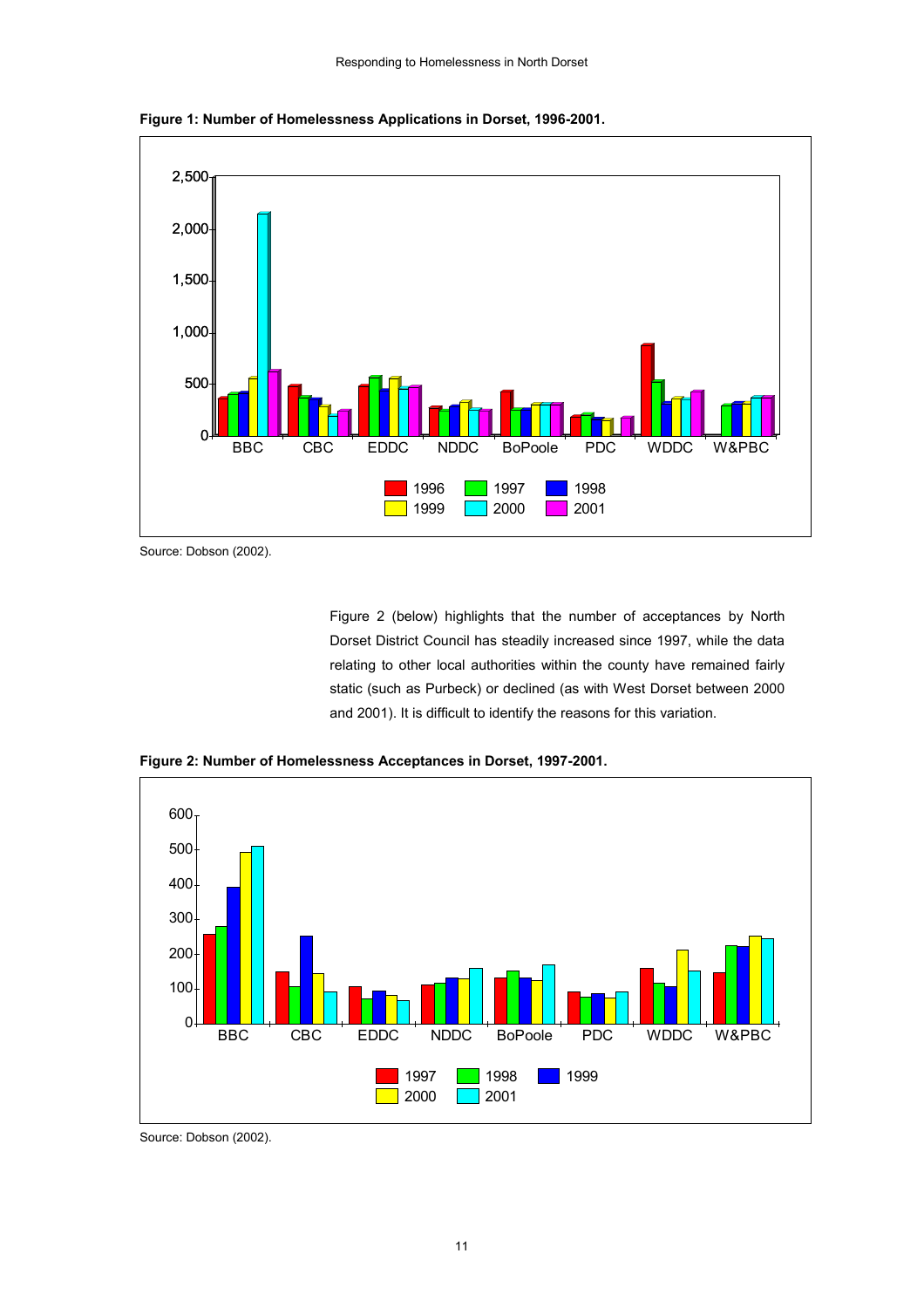### Homelessness Trends in North Dorset

Figure 3 (below) demonstrates the point made earlier regarding self selection but also highlights that, while the number of people seeking advice and support as homeless has dropped in recent years, there has been a steady increase in the number of households accepted as unintentionally homeless and in priority need. (The drop in the number of applications may reflect the quality of advice and support provided by agencies such as the Citizens Advice Bureau (see below)). This increase in acceptances represents a growth of 34% (between 1996 and 2001) and, as such, is significantly higher than that experienced in the South West region as a whole.



**Figure 3: Applications and Acceptances by NDDC, 1996-2000.**

Source: NDDC (2002).

### Causes of Homelessness in North Dorset

It is important to link this fact with the evidence highlighted in Figure 4. Indeed, this figure shows that the causes of homelessness in North Dorset are distinctly different to wider national trends. It appears that homelessness is both encouraged and exacerbated by a number of particular, localised issues, which centre on four key themes: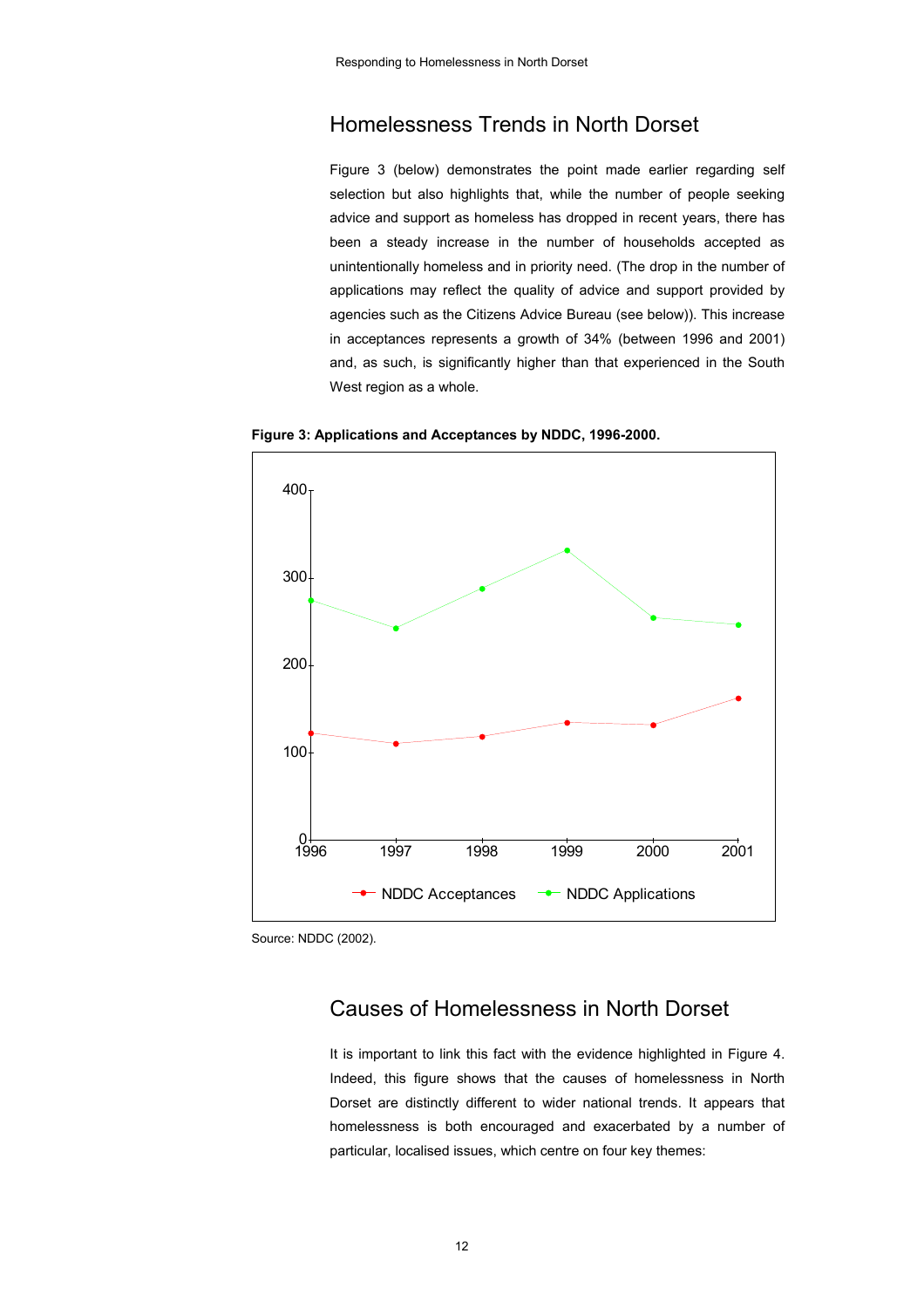- Friends no longer able to provide accommodation (this type of 'temporary' arrangement may mask an earlier episode of homelessness);
- A higher than average rate of non-violent family breakdown (to which it is possible to add violent relationship breakdowns);
- Rent arrears;
- Homelessness as a result of the end of assured shorthold tenancies/tied accommodation.

These account for nearly 75% of homelessness acceptances. Anecdotally, one housing association noted that many homeless young people had either been in care or on Probation.





Source: DTLR (2002a); NDDC (2002).

**Key:** 1 = Parents no longer willing or able to accommodate; 2 = Friends no longer willing or able to accommodate; 3 = Violent breakdown of a relationship; 4 = Non-violent breakdown of a relationship; 5 = Mortgage arrears; 6 = Rent arrears; 7 = End of Assured Shorthold Tenancy; 8 = Other reasons.

> These figures suggest that if the local authority wishes to tackle the number of homelessness acceptances, and devise preventative strategies, there is a need to focus on:

> Issues related to regenerating and improving standards within the private sector;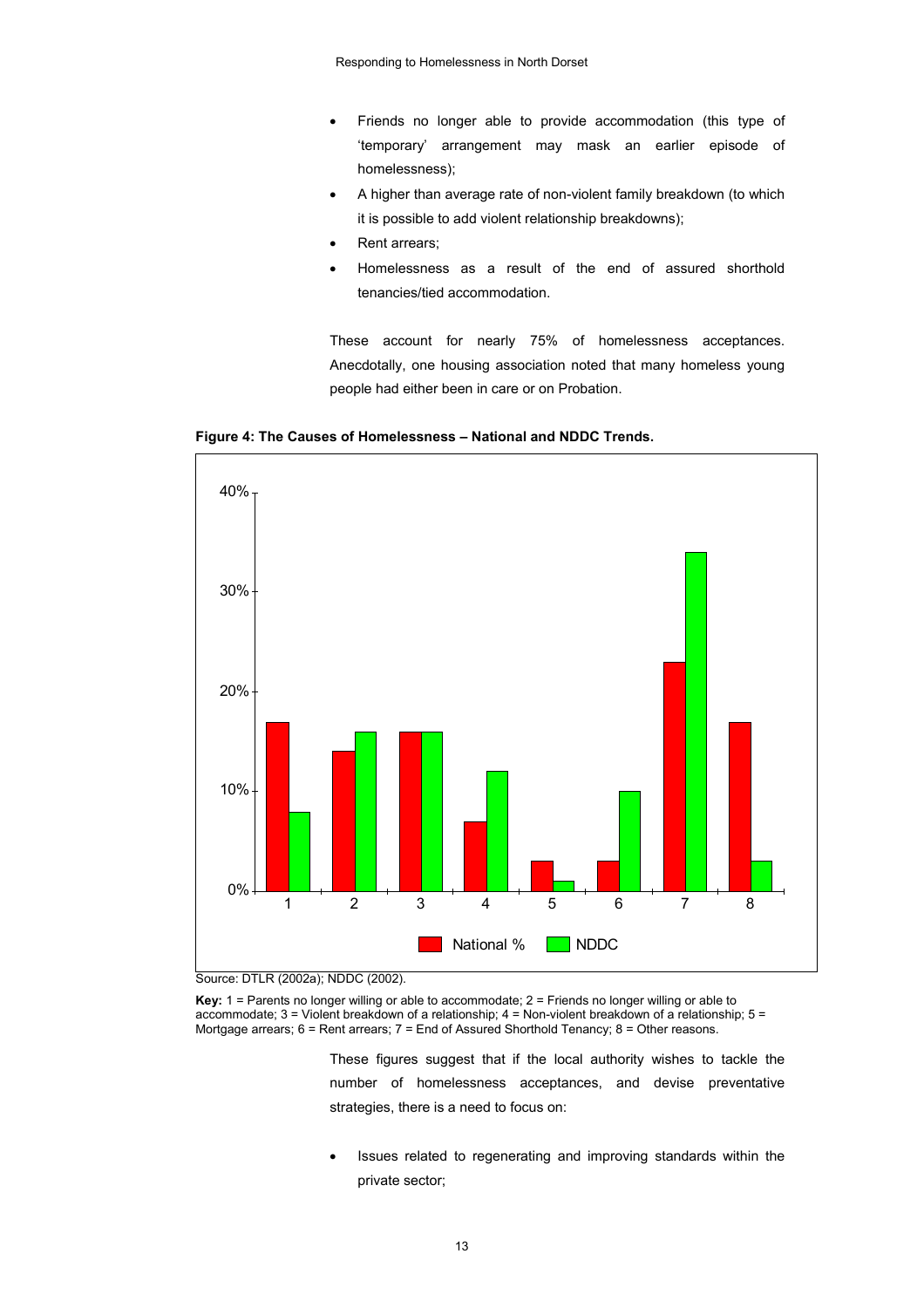- The need for money advice services to address issues related to rent arrears;
- Early advice, mediation and legal services for those escaping domestic violence/responding to relationship breakdown.

### Private Sector Housing in North Dorset

Almost 21% of North Dorset's housing stock is located within the rented sector (Figure 5). This is split between housing associations (13.5%) and the private rented sector (7.3%).

#### **Figure 5: Housing Stock within North Dorset.**



Source: NDDC (2002).

If the causes of homelessness in North Dorset are at variance with national trends, Figure 6 (below) highlights that the nature of housing tenure within North Dorset is also significantly different to England as a whole. In particular, North Dorset has a higher number of people living within the owner occupied sector. Indeed, the affluence of the area is demonstrated by a significantly higher number of people who own their property outright. In addition, the proportion of those living within the social housing and privately rented sector is far lower than the national average. As a consequence, people in North Dorset have far fewer housing options available to them when in housing need.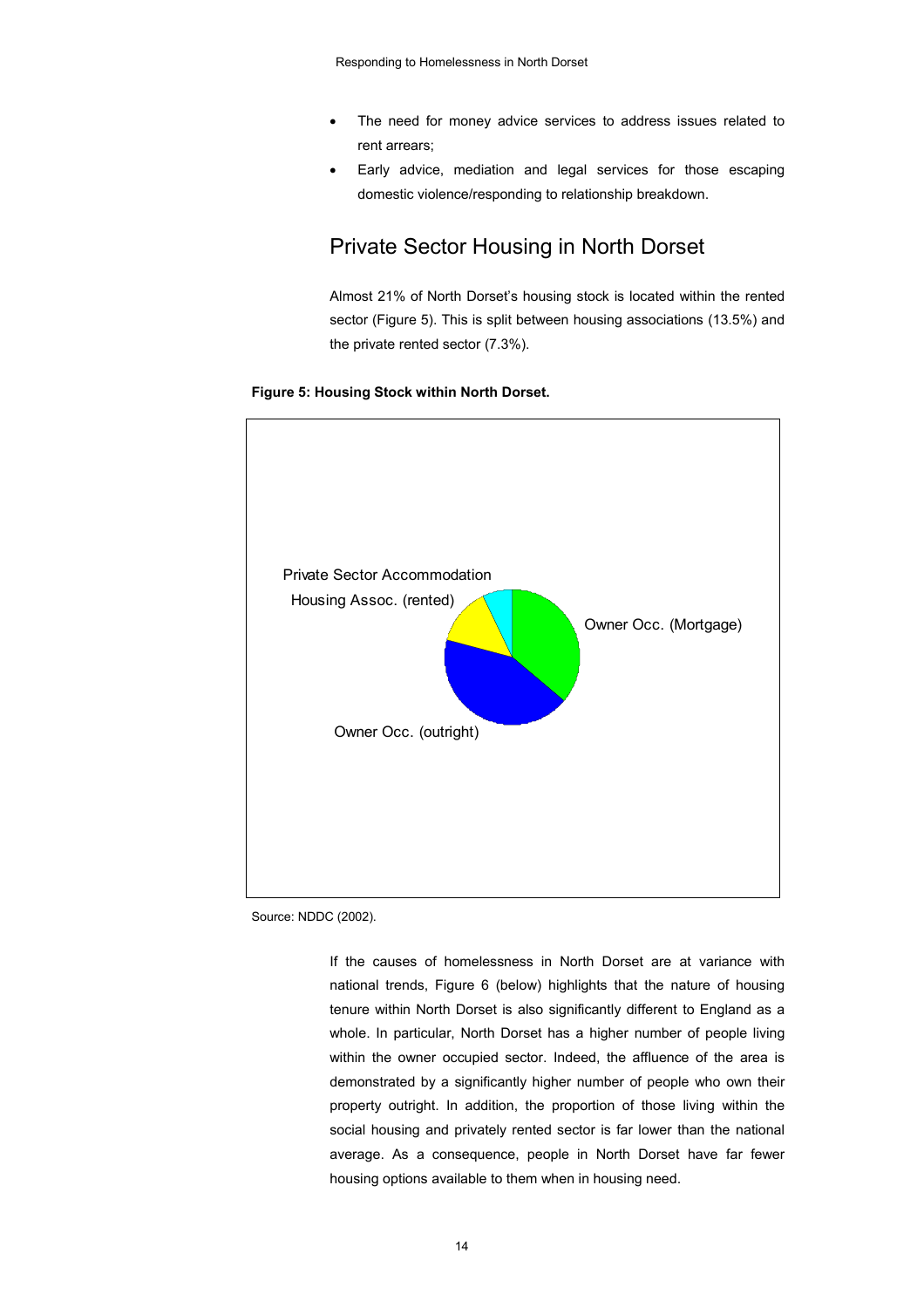

**Figure 6: Comparison Between Housing Tenure in England and North Dorset.**

These statistics highlight the need to focus on strategies designed to support and 'regenerate' the private rented sector.

In addition to its relatively small size, successive reports have identified the private sector housing stock within the NDDC area as being problematic on a number of fronts. These problems are likely to exacerbate the demand for homelessness services from this sector. Table 2 (below), which explores the access that different occupiers have to basic energy saving facilities in North Dorset, highlights that those living in the private rented and tied accommodation sector experience consistently poorer access to basic facilities than most other tenures, and across all the variables.

Source: DTLR (2002c); NDDC (2002).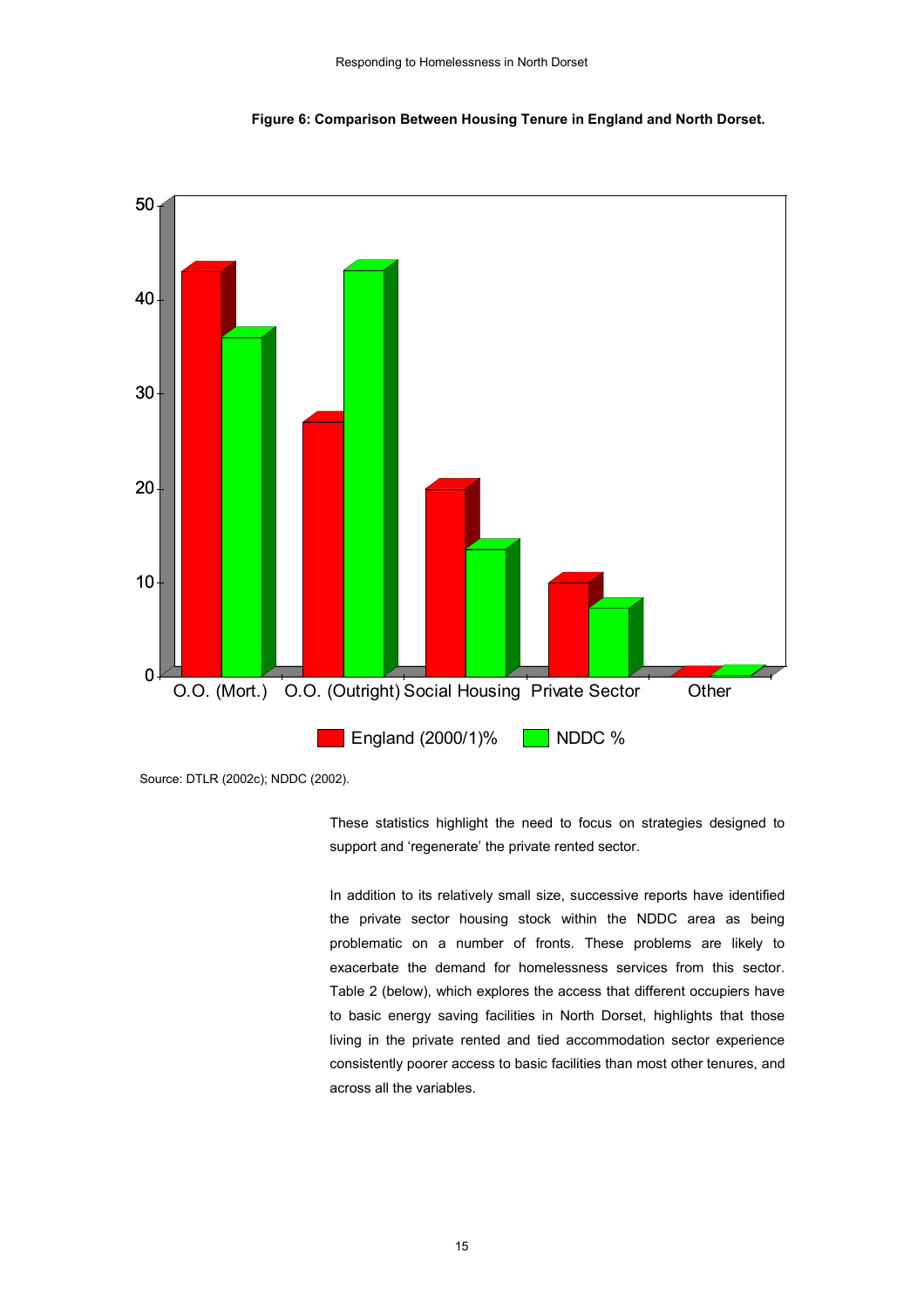| <b>Facility</b>           | <b>All</b><br>tenures % | Owner<br>occupier<br>with<br>mortgage | Owner<br>occupier<br>no<br>mortgage | <b>Private</b><br>rented | HA rented | <b>Shared</b><br>ownership |
|---------------------------|-------------------------|---------------------------------------|-------------------------------------|--------------------------|-----------|----------------------------|
| Central Heating - Full    | 82.8                    | 86.0                                  | 84.5                                | 66.4                     | 76.1      | 100.0                      |
| Central Heating - Partial | 10.1                    | 8.2                                   | 9.5                                 | 15.5                     | 15.2      | 0.0                        |
| Hot Water Tank Insulated  | 80.2                    | 78.6                                  | 84.6                                | 73.8                     | 72.8      | 71.7                       |
| Loft Insulation           | 77.6                    | 83.8                                  | 80.9                                | 52.8                     | 63.2      | 50.7                       |
| Double Glazing - Full     | 65.9                    | 65.1                                  | 67.4                                | 35.8                     | 81.6      | 64.8                       |
| Double Glazing - Partial  | 17.0                    | 18.9                                  | 17.0                                | 17.5                     | 10.6      | 4.6                        |
| Water Pipes Insulated     | 57.0                    | 62.0                                  | 63.0                                | 33.1                     | 34.9      | 51.4                       |
| Cavity Wall Insulation    | 34.8                    | 32.2                                  | 37.3                                | 14.6                     | 45.5      | 17.7                       |
| Draught Proofing          | 26.1                    | 28.6                                  | 27.6                                | 9.1                      | 23.2      | 32.7                       |
|                           |                         |                                       |                                     |                          |           |                            |

### **Table 2: Access to Basic Facilities by Housing Tenure.**

Source: NDDC (2002).

Developing this further, Table 3 (below) notes that, with the exception of the category 'additional security', the tied and privately rented sectors are identified as being in need of more work across the different variables than any other sector.

It is evident that the paucity of a good standard of privately rented accommodation in the area is a major factor impacting on homelessness.

| <b>Work required</b>  | Owner<br>occupier<br>with<br>mortgage | Owner<br>occupier<br>no<br>mortgage | <b>Private</b><br>rented | <b>HA</b> rented | <b>Shared</b><br>ownership |
|-----------------------|---------------------------------------|-------------------------------------|--------------------------|------------------|----------------------------|
| Additional Security   | 34.3                                  | 38.5                                | 24.9                     | 39.0             | 0.0                        |
| Improved Heating      | 21.2                                  | 19.8                                | 45.1                     | 31.1             | 11.0                       |
| Re-wiring             | 16.9                                  | 18.5                                | 19.0                     | 11.1             | 0.0                        |
| Damp Proofing         | 13.5                                  | 14.5                                | 34.1                     | 27.4             | 0.0                        |
| <b>Roof Repairs</b>   | 19.4                                  | 18.3                                | 21.9                     | 17.6             | 0.0                        |
| <b>Window Repairs</b> | 36.7                                  | 30.0                                | 50.8                     | 14.8             | 23.3                       |
| Insulation            | 29.4                                  | 28.0                                | 42.1                     | 13.4             | 65.8                       |
| (*Low volume of data) |                                       |                                     |                          |                  |                            |

Source: NDDC (2002).

If the local authority wishes to encourage a healthier and vibrant private sector housing stock within its area, it needs to address a number of issues. It is important to note that the strategy should adopt a more encouraging 'partnership' approach with private landlords.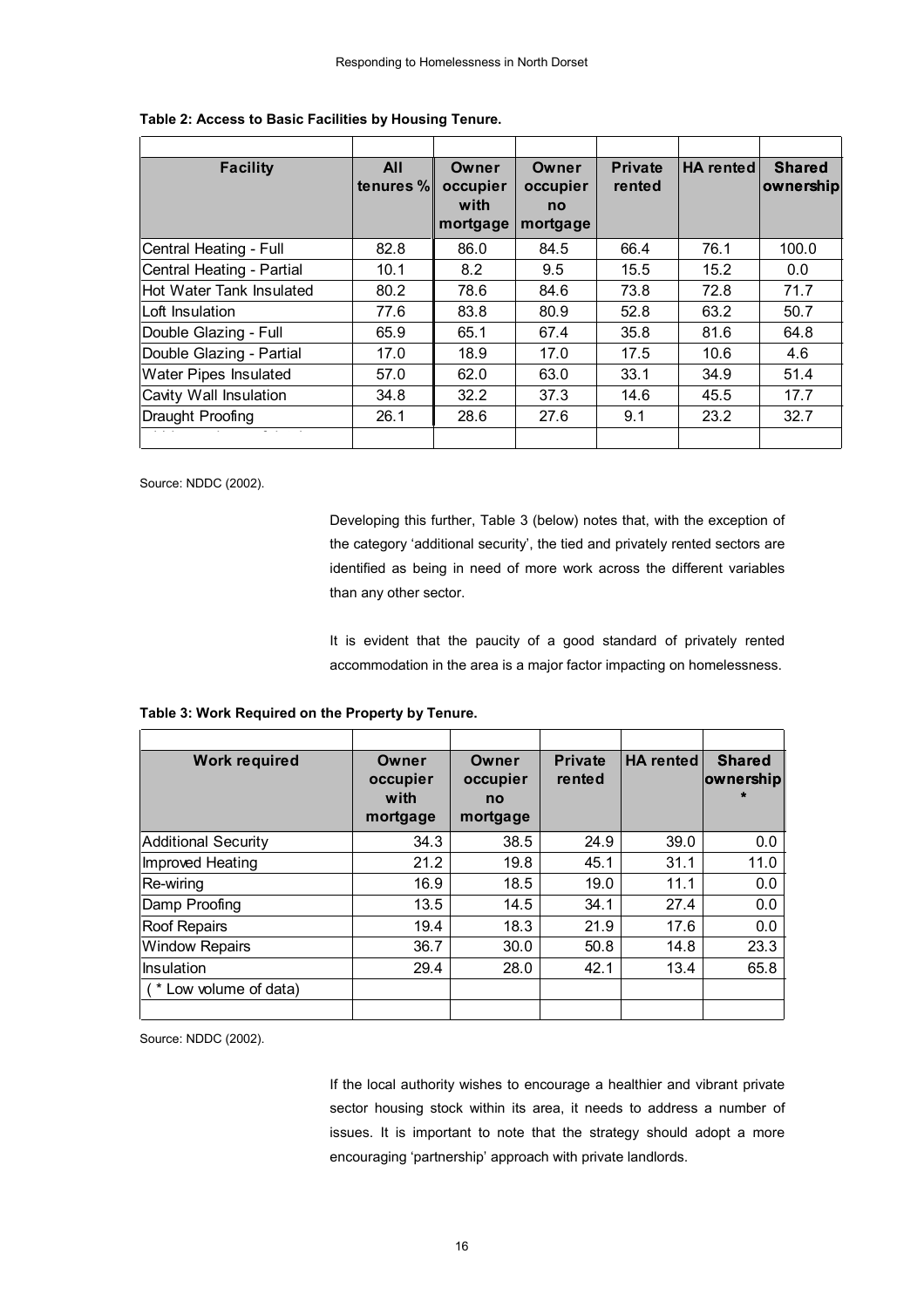### Rent and Mortgage Arrears

The *North Dorset Housing Needs Survey* (2002) highlights that almost 50% of the households in the area earn less than £20,000 per annum (Figure 7).





Source: NDDC (2002).

When we consider this lower income group by housing tenure, it is clear that most of those earning less than £20,000 live within the rented sector.

This group of people are likely to form a significant proportion of those who find themselves in mortgage or rent arrears. This currently constitutes 11% of North Dorset's homelessness population. The scale of the problem is confirmed by data provided by North Dorset Citizens Advice Bureau. In the first quarter of the financial year 2002/03, the Bureau dealt with 34 cases of mortgage or rent arrears. The figures for the second quarter show a slight increase to 35 cases of mortgage or rent arrears. These figures equate to a rate of between two and three new cases per week within the North Dorset area. (Recommendations for action on this issue are addressed later in this report.)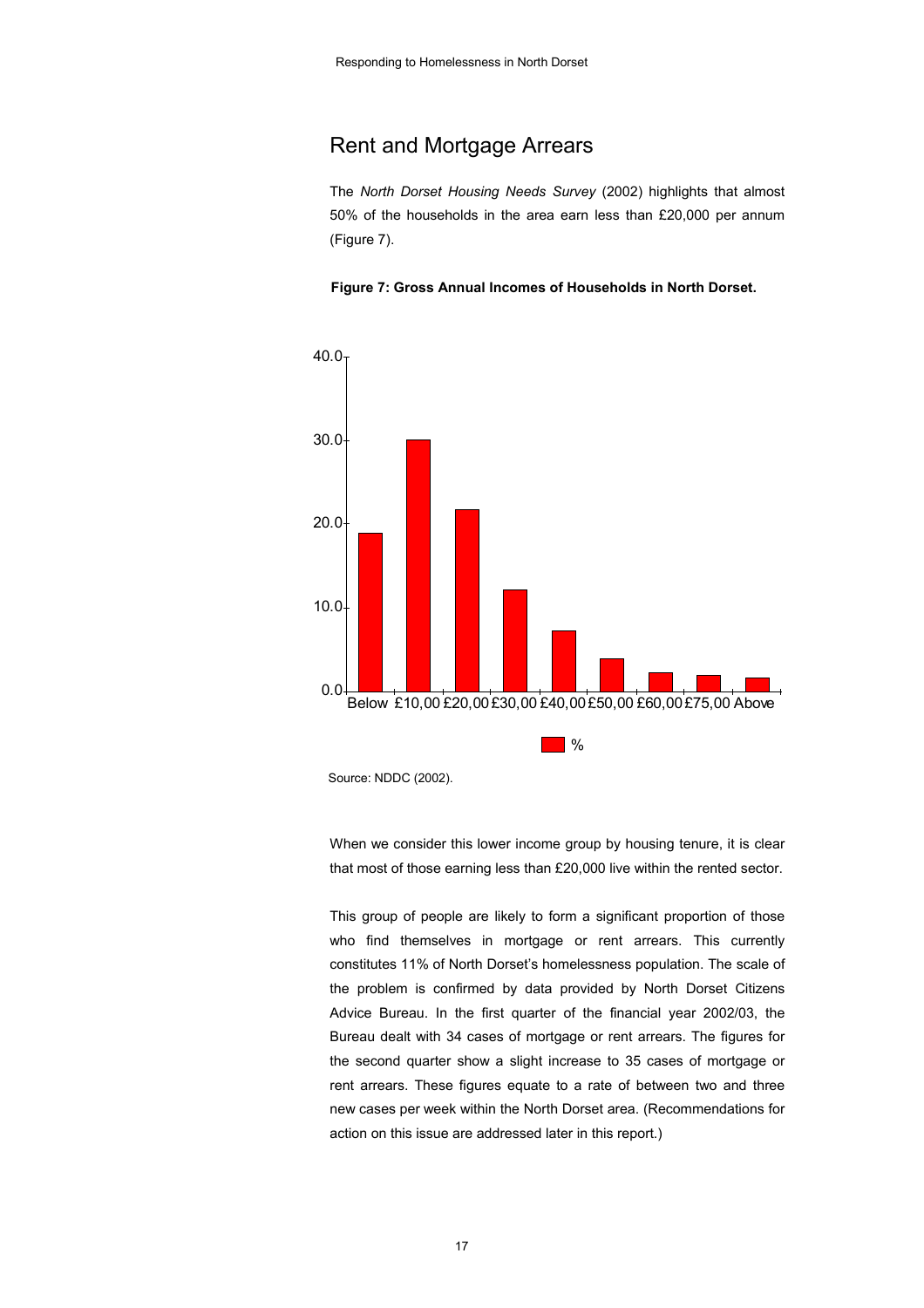

 **Figure 8: Population of North Dorset Earning Less than £20,000 by Housing Tenure.**

## Homelessness through Domestic Violence and Relationship Breakdown

Over a quarter of those who are classed as unintentionally homeless and in priority need (28%) are either victims of domestic violence or nonviolent relationship breakdown. In many of these cases the applicant and his/her family will have a pressing need for immediate/emergency accommodation. (Weymouth Women's Refuge reports a total of five clients from the area having received support in recent years). While there may be a continuing need for such accommodation, the local authority should consider whether, in some cases, permanent housing solutions might be better secured by encouraging the applicant to seek legal solutions to securing the household's 'home'. (Recommendations for action on this issue are addressed later in this report.)

Source: NDDC (2002).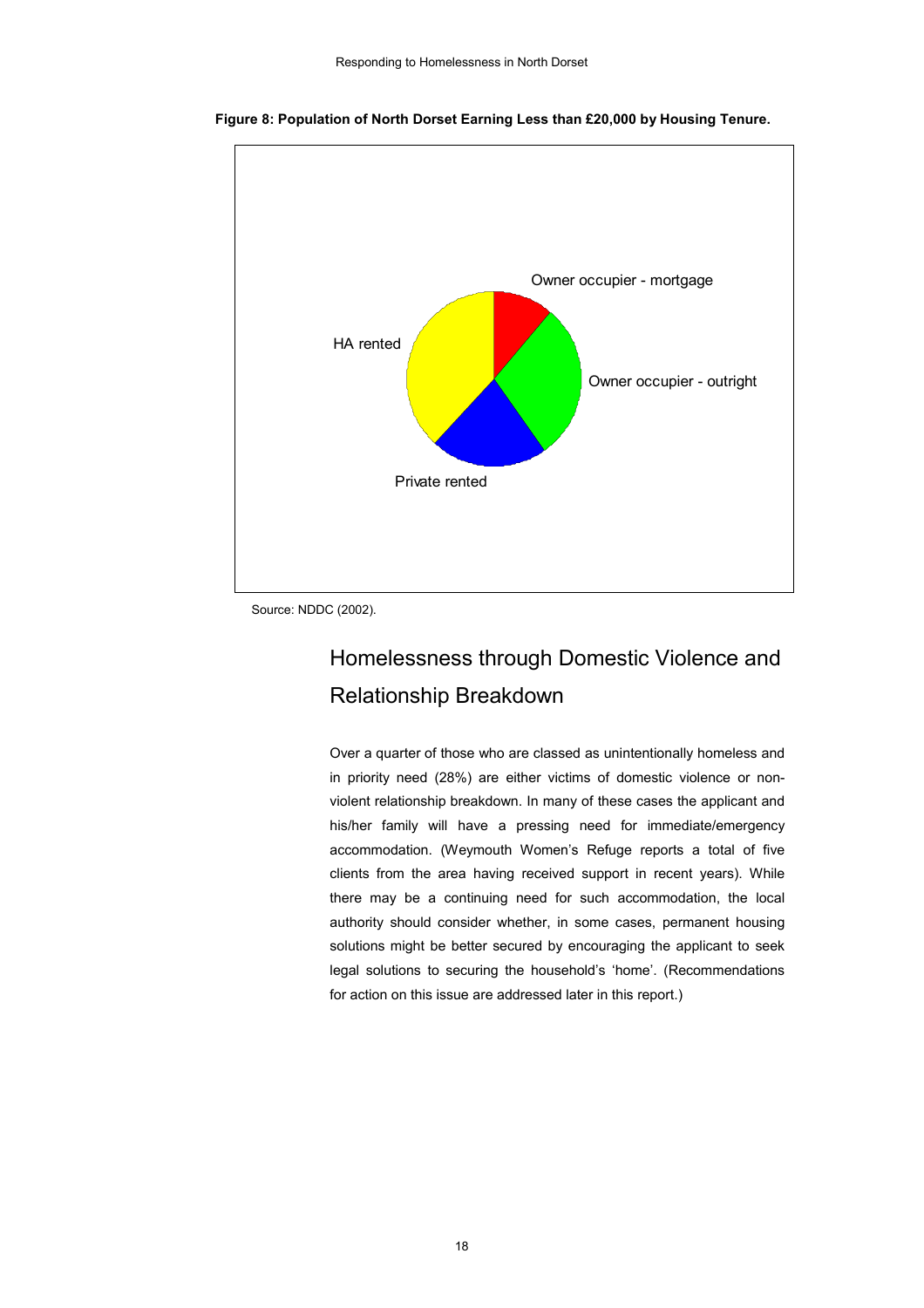# SERVICES FOR HOMELESS PEOPLE IN NORTH DORSET

This research exercise has received little support from the range of agencies operating within the North Dorset area. While many agencies have been willing to explain referral processes, very few have provided statistical data outlining the number of clients and the range of issues with which they work. The exceptions to this have been North Dorset District Council, Weymouth Women's Refuge (Stonham Housing Association) and North Dorset Citizens Advice Bureau. The failure of other agencies (particularly those which promote themselves as offering advice and support) to provide statistical reports is likely to be indicative of a number of issues:

- A failure to collect reliable data on those seeking advice and support.
- Poor quality advice and support services, which fail to relate to a quality standards framework;
- A failure of funding agencies to establish monitoring processes to ensure that any financial assistance provided has been spent on the services they have funded;
- A reluctance to share confidential material;
- An inability to plan strategically.

This situation exacerbates the confusion surrounding the levels of homelessness within North Dorset, as discussed earlier.

While many agencies failed to provide statistical evidence of the number of homeless people they see, all those we contacted spoke highly of the services provided by NDDC.

### Statutory Services

A range of statutory agencies are involved in working with homeless people. These include:

North Dorset District Council Although the local authority is no longer a provider of social housing, it continues to have a responsibility towards homeless people and a central role in the strategic management and planning of housing in the area. As a consequence of its role in meeting the needs of homeless people, the local authority continues to exercise its nomination rights to social housing providers, and funds a number of services which aim to respond to homelessness. There is, however, a need for a clear strategic vision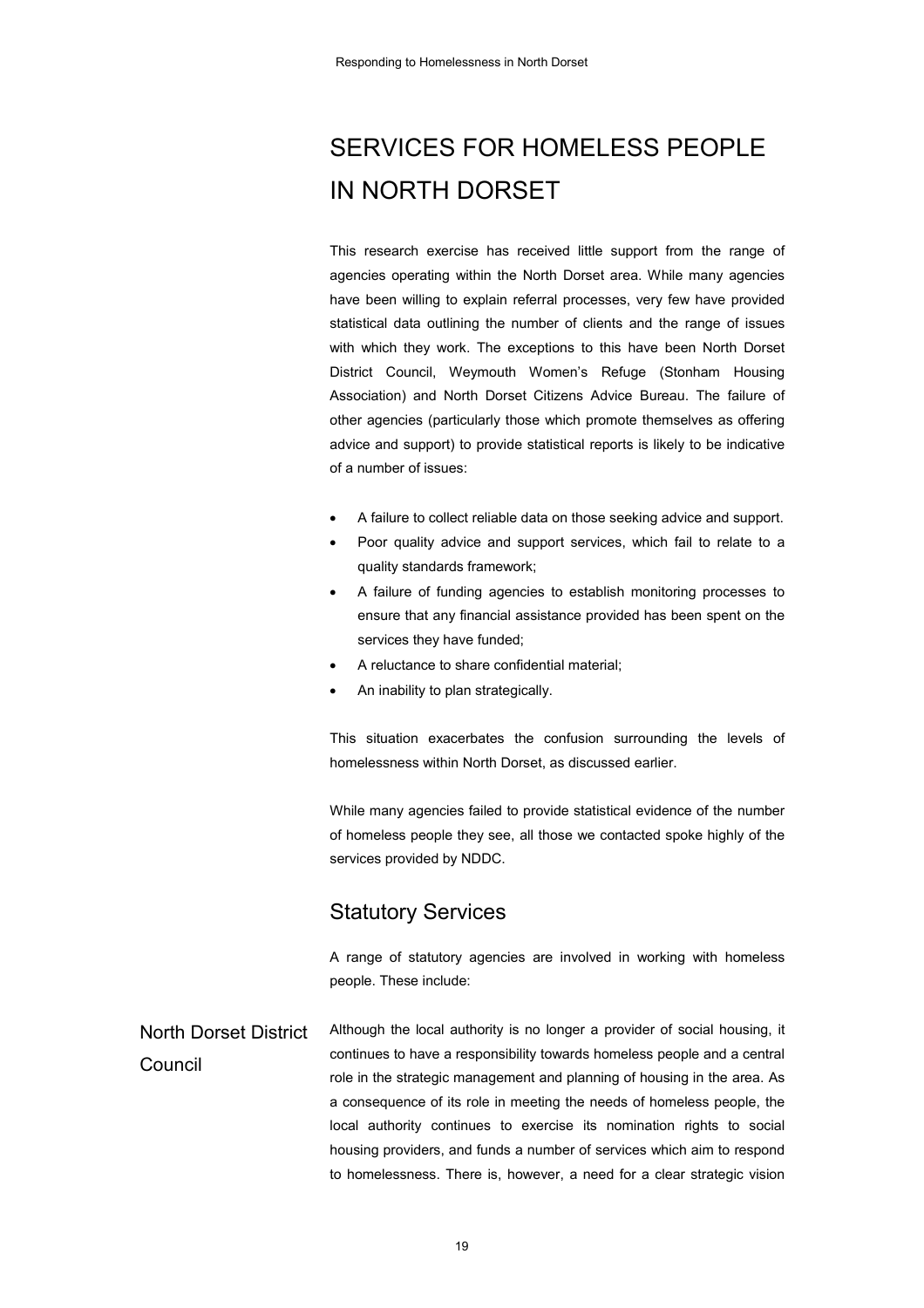as to what services NDDC should fund, what measurable outcomes are wanted, and a clear monitoring and accountability structure for such funding. (See details below and Recommendations).

Social Services Social Services have a duty of care for certain categories of young people. Interviews with officers have identified a positive working relationship between NDDC and Social Services staff.

> The staff interviewed suggested that they worked closely with NDDC Housing Officers, adopting the role of 'negotiator' between the young person and their parents/carers. Normally, attempts are made to reintegrate young people back into the family home, or to gain a letter of estrangement, thus proving that homelessness was not intentional.

> It appears that no statistical data is collected on the number and nature of youth homelessness by Social Services. Anecdotal evidence, however, suggests that on average one young person a month presents themselves as homeless in the Sturminster Newton office.

> Social Services have a specialist team of staff supporting vulnerable young people (ASSIST).

Youth Offending Team (YOT) The YOT offers a Bail Support Service. This work includes offering floating support, paid through Transitional Housing Benefit. Most of those on bail are in urgent need of accommodation.

Mental Health Services: North Dorset Primary Care **Trust** The Community Mental Health Teams that serve North Dorset actively work to prevent homelessness and support those who are homeless or who are at short-term risk of homelessness. Dealing with clients who are already homeless is rare, and it is estimated that only one or two people per year are seen in these circumstances. Referrals are made to housing officers and 'vulnerability' is generally acknowledged. It was commented on that there was a good working relationship with the District Council Housing Office.

> More commonly, their clients are at risk of becoming homeless as a result of rent arrears and/or breach of tenancy agreement. In these situations, workers actively seek to resolve problems with clients directly. The Trust has a number of housing projects in partnership with Signpost Housing Association. This includes a small respite unit in Blandford Forum, which provides graduated support for clients who are re-entering the community. The Assertive Outreach Team has a number of flats available for clients who need specialised support. This is an example of good interagency planning and provision of local housing. Despite this,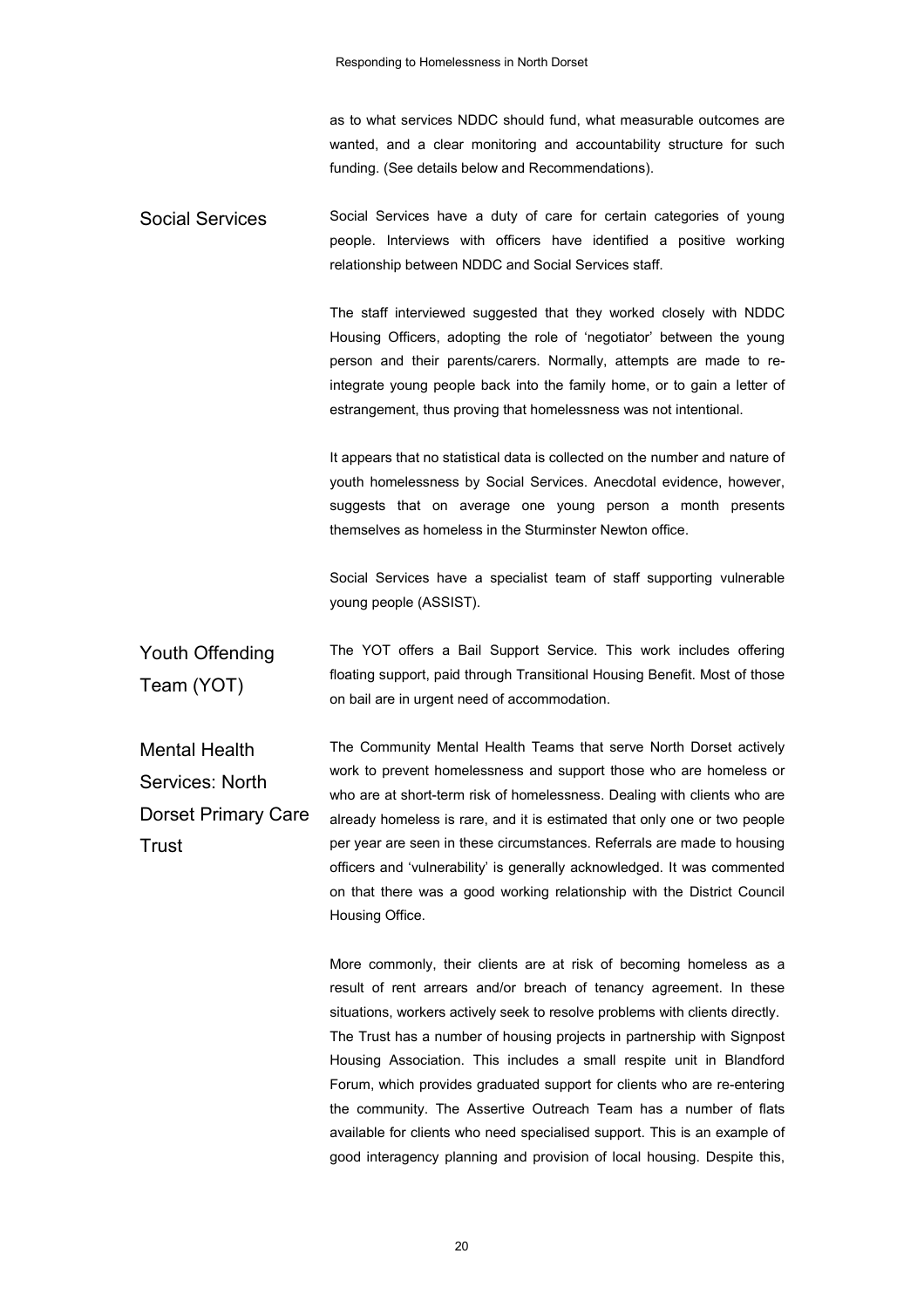problems still exist whereby clients are delayed in their discharge from hospital due to the unavailability of suitable accommodation. Housing needs often change for individuals who have been staying in hospitals, where it would be inappropriate for them to return to their previous home. This exacerbates the problem.

Another significant problem cited was the immediate discontinuation of Housing Benefit as soon as a client is admitted to hospital. As a result, clients often get into rent arrears which then affect their chances of suitable transfers at a later date. This is clearly a 'systems' problem and its resolution should be made a priority.

### Social Housing Providers

| Housing                                   | NDDC has a number of generalist and specialist housing associations                                                                                     |
|-------------------------------------------|---------------------------------------------------------------------------------------------------------------------------------------------------------|
| Associations                              | operating within the area. These include:                                                                                                               |
|                                           | Signpost Housing Association;<br>٠                                                                                                                      |
|                                           | Stonham Housing Association;<br>٠                                                                                                                       |
|                                           | Bournemouth Churches Housing Association;<br>٠                                                                                                          |
|                                           | Raglan Housing Association;                                                                                                                             |
|                                           | East Dorset Housing Association;<br>٠                                                                                                                   |
|                                           | Magna Housing Association;                                                                                                                              |
|                                           | Sovereign Housing Association;<br>٠                                                                                                                     |
|                                           | Hastoe Housing Association;                                                                                                                             |
|                                           | Sanctuary Housing Association.                                                                                                                          |
|                                           | These Housing Associations provide various levels of support for those in<br>rent arrears, with Signpost having recently established a partnership with |
|                                           | Shelter to provide independent advice to its tenants on rent arrears and                                                                                |
|                                           | associated issues. Other initiatives include young Raglan tenants working                                                                               |
|                                           | with the Prince's Trust to develop self-employed business opportunities.                                                                                |
| Existing range of<br>specialist provision | The area has an existing range of more specialist housing provision. This<br>includes:                                                                  |
|                                           | <b>Shaftesbury</b>                                                                                                                                      |

### *Jude Court*

Offering six beds for vulnerable 16-25 year olds. There is low support provided, and there have recently been no evictions. Managed by Signpost Housing Association (new build). This provision has strong links with Tobys and Connexions. There is a need for more move-on accommodation.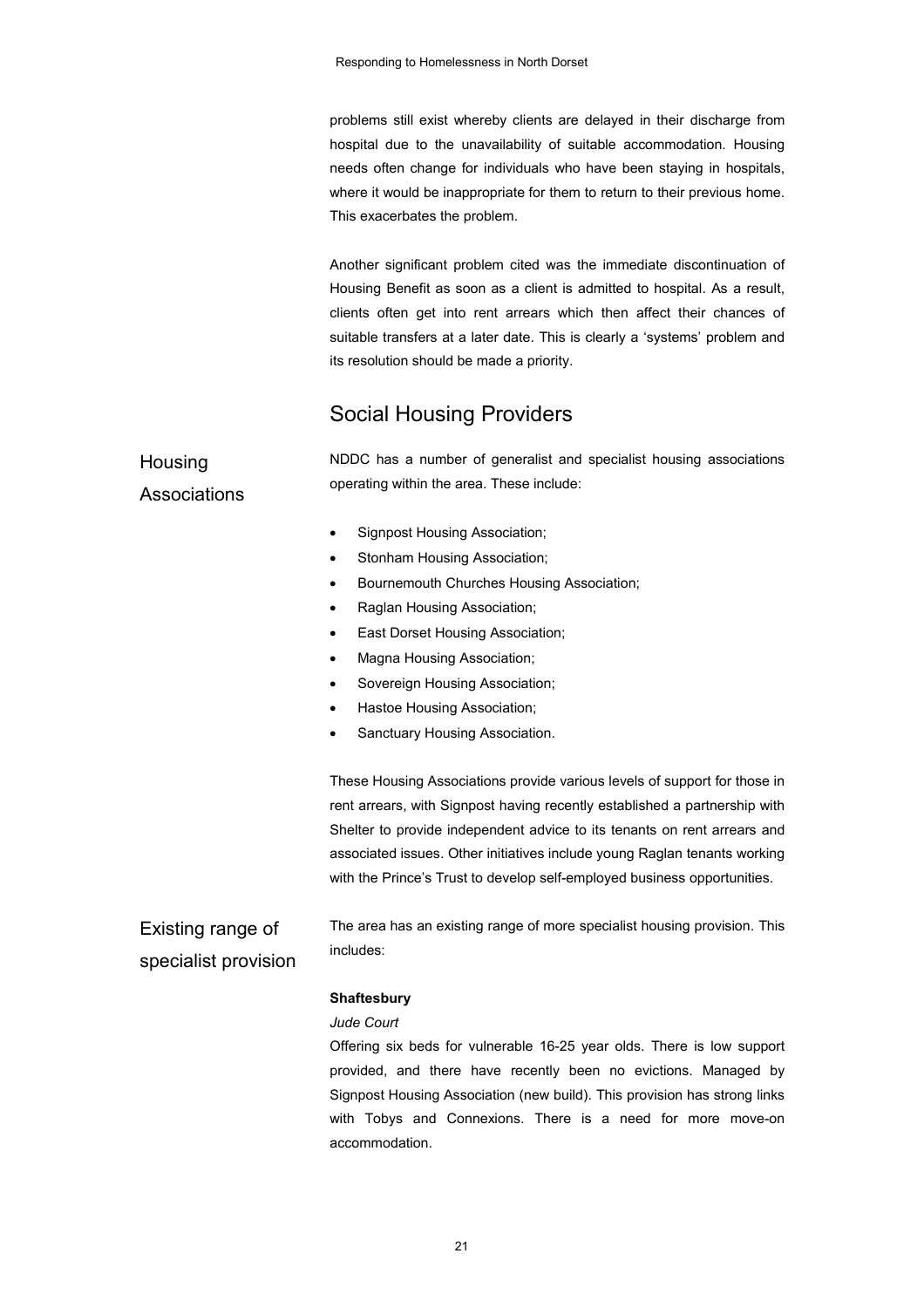#### *Magdalene Lane*

Three empty flats belonging to Sanctuary Housing Association which will be transferred to Signpost Housing Association and linked to Jude Court to provide a high level of support for young people.

#### **Gillingham**

#### *The Old School House*

A six-bed scheme for young single homeless people managed by Magna Housing Association.

#### **Blandford Forum**

#### *Magnolia Court*

A ten-bed scheme for young single people offering low support. This project does not appear to have moved on significantly, due to contractual issues between the housing associations involved.

#### *The Plocks*

A six-bed scheme for 16-25 year old single people referred by Probation, Social Services and housing services and managed by Stonham Housing Association.

Stonham Housing Association has seen at least 150 homeless people in the last five years, mainly coming from within North Dorset. Local people do not generally want to move from the area. Probation and Social Services top up some of the support funding.

It could be argued that the current level of housing provision for young people within the area is sufficient for existing needs. However, the lack of move on accommodation presents a major problem in facilitating a turnover of bed spaces in these services (see Recommendations).

Refuges There are a number of women's refuges in the area. These include:

- North Dorset Refuge. This is currently being completed and comprises 10 units. It has been suggested that move-on accommodation will be needed;
- Weymouth Women's Refuge. This refuge has had consistently high occupancy rates (approaching 99%), with 360 referrals in the past year. Due to telephone contact issues, workers are not always able to collect details of the user's home address;
- Women from the NDDC area also use the Bournemouth, Mendip, and Yeovil refuges. For reasons already cited, statistics are not reliable.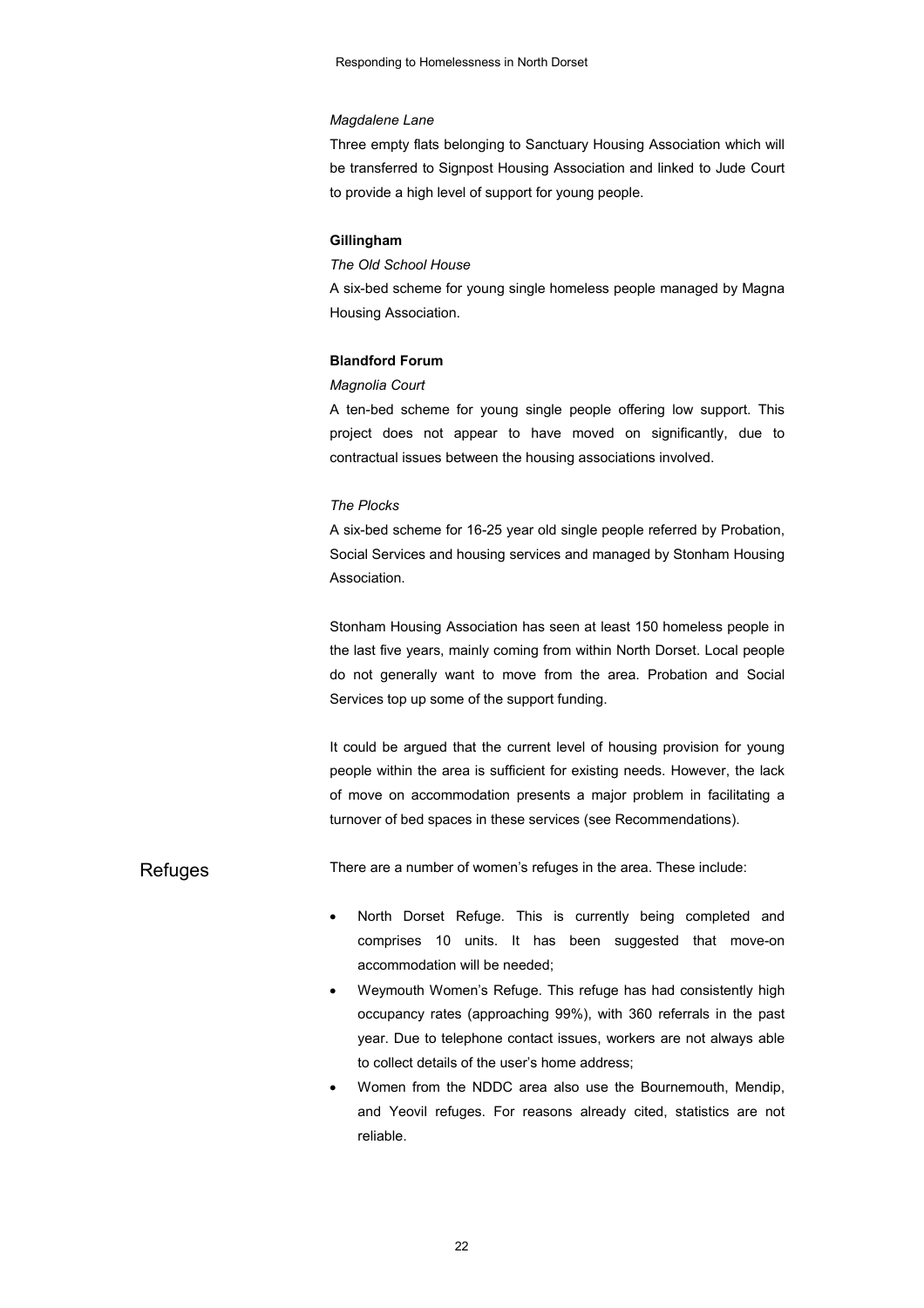### Advice and Referral Services

Within the area there are a number of generalist advice services, and those specifically for young people. These include:

- Citizens Advice Bureaux offering broad-based generalist and specialist advice services to national standards;
- Treads advice service for young people, Blandford Forum;
- Tobys advice service for young people, Shaftesbury (Tobys has links with Shelter who provide a regular surgery);
- Connexions offering young people information on housing issues. These may result in signposting or referral to specialist organisations with the appropriate level of support depending on the young person's needs (13-19). There is no data on the number of people seen since opening in April 2002.

The development of the Connexions service should help to extend the provision of services for young people across the local authority's region. These services are likely to duplicate those already offered by other youth services in the area.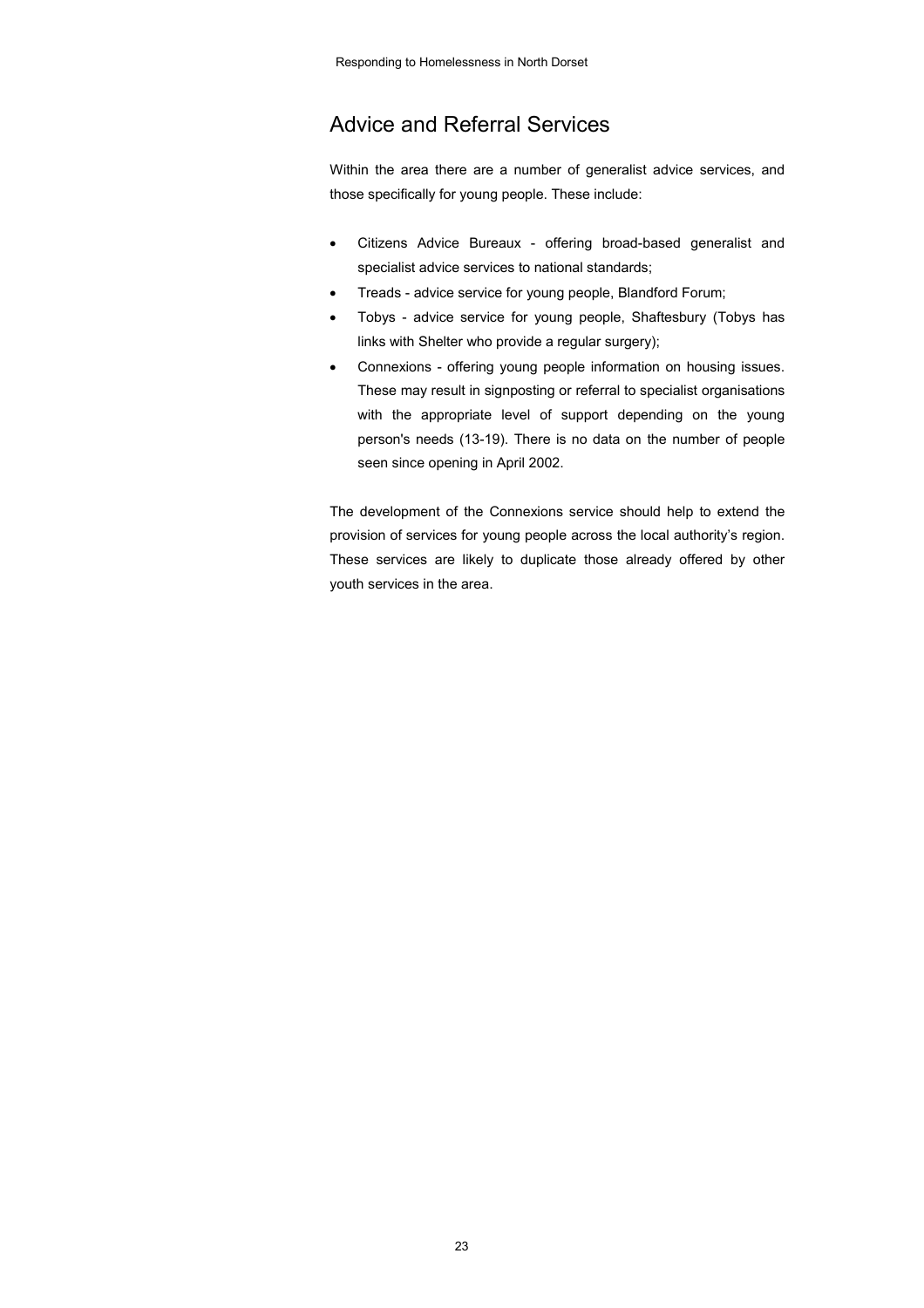## RECOMMENDATIONS FOR ACTION

In order to develop the local authority's strategic role as a housing enabler, the following points have been identified as recommendations.

Future funding & monitoring processes

- All services and organisations currently funded to work with those in housing need should be required to produce statistical data demonstrating the take up of services, specific services offered, and simple demographic data on the clientele;
- All housing and homelessness services that are funded by NDDC in the future should be required to collate statistics in an agreed format;
- All funded services should be required to provide regular returns (quarterly) of statistics to a central point.

Promoting quality & best practice in supporting those in housing need

- The local authority should consider the appropriateness of continuing to fund those agencies that only appear to act as referral services;
- Future funding for advice services should only be provided to those agencies that work within an agreed quality standards framework. This framework should include:
	- quality of training of advice workers;
	- access to on-going training and development support for advice workers;
	- the standard of information resources that are available to advice workers;
	- access to, and use of, secondary advice services (such as second tier advice agencies/solicitors etc);
	- mechanisms that review the nature and quality of advice provided to members of the public.
- There should be a joint protocol between NDDC and Social Services for assessing the needs of those who request, or who are in receipt of, services from both organisations. It should include:
	- The collection of statistical data, which should be regularly reviewed to identify trends and the need to develop specific services;
	- An opportunity for staff in statutory agencies to undertake short work-based placements in other statutory agencies (for social work staff to work in housing services and vice versa);
	- Encourage joint training opportunities for staff in different agencies;
	- Explore the feasibility of establishing choice-based lettings schemes.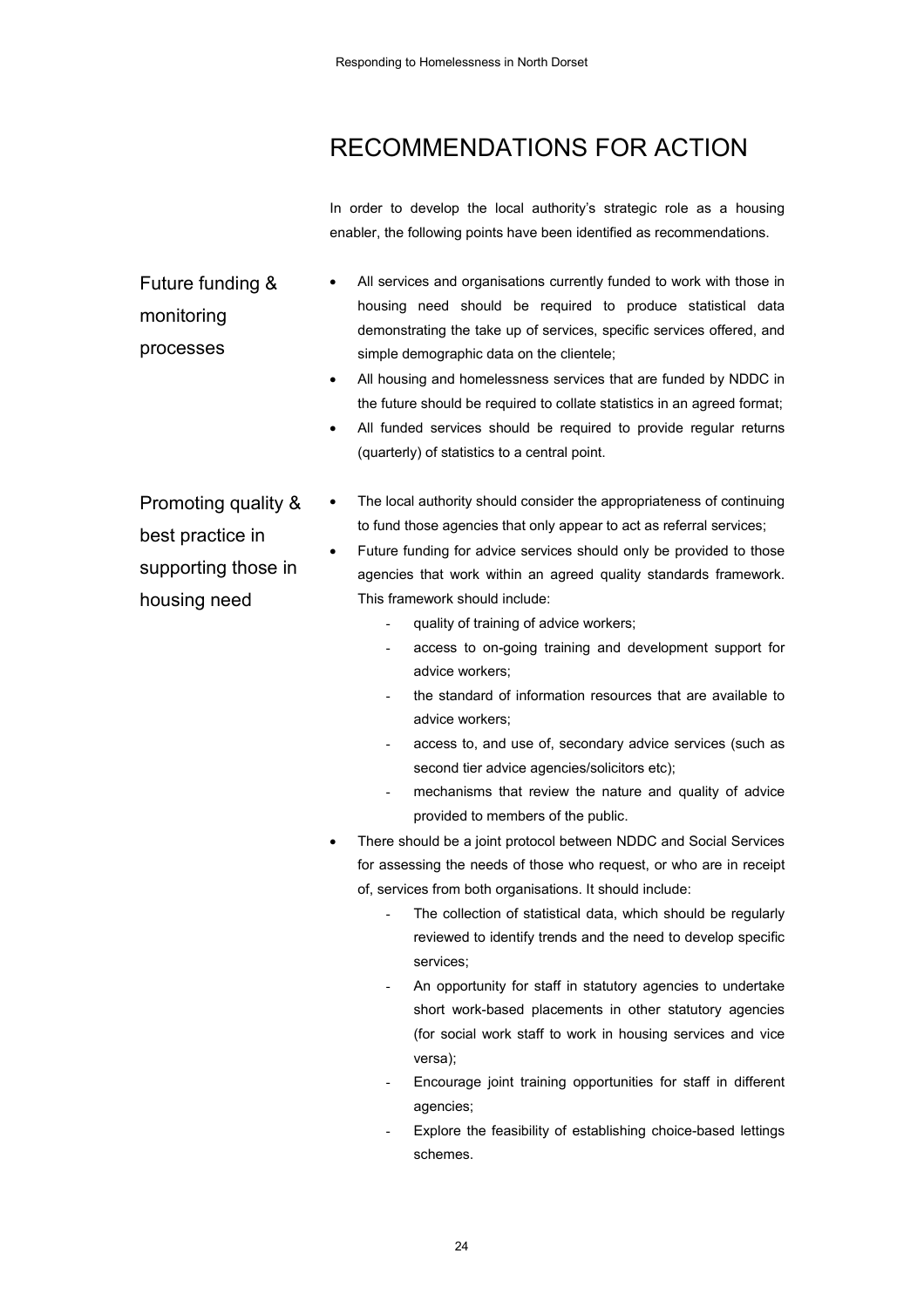### Specific preventative • services

- The local authority should consider conducting research that explores the routes by which local people gain access to housing;
- The local authority should conduct research into the routes by which those who are deemed intentionally homeless and/or not in priority need gain access to housing;
- The local authority should consider conducting research on the housing careers that are pursued by local people;
- The local authority should consider focusing on only funding those services that demonstrate a preventative approach to working with those homeless people the local authority is required to support through an accommodation-based route.

#### **Private Rented Sector**

In order to address the fundamental issues associated with this sector, the local authority must consider how it might regenerate the number of properties available for local people, and improve the standard of accommodation offered. The strategy might include:

- Developing a protocol with private landlords and/or their representatives;
- Creating a landlords' forum to develop good practice, standards and consistency, and provide an opportunity for landlords to express their needs as local business people;
- Using housing improvement/environmental grants to assist landlords to improve property;
- Re-appraising the Living Over The Shops initiative;
- Re-appraising the Rent Deposit Scheme;
- Undertaking an Empty Property Survey and devising a strategy to respond to findings.

#### **Money Advice Services**

The local authority should consider supporting money advice services. These services could particularly support those in mortgage or rent arrears. Rent arrears are a major factor in causing homelessness in the area. Those offering money advice services should ideally work closely with floating support workers (see below) in order that the root causes of debt can be addressed.

### **Floating Support, Tenancy Support, and Independent Living Support Projects**

The local authority should consider funding more services that help to support people in maintaining their accommodation and fulfilling their responsibilities as tenants. This needs to take place within the private and social housing sectors. Support of this kind is widely recognised as being beneficial, but while many registered social landlords are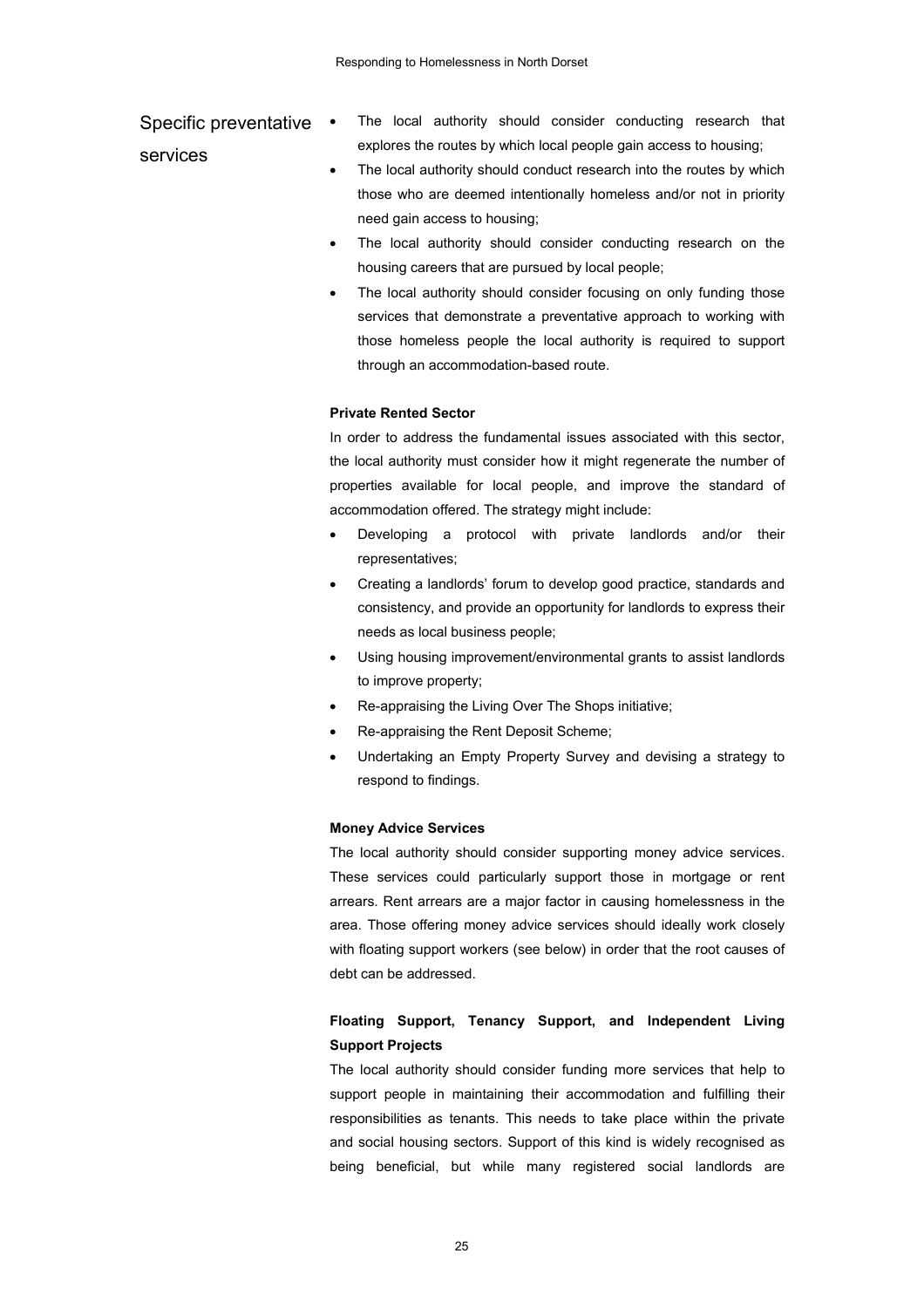committed to developing floating support, services are more difficult to fund and develop for vulnerable people within the private rented sector.

Where no single agency is necessarily required to develop services for the private sector, it would seem that interagency intervention and responsibility is the only way forward. Agencies that traditionally have little direct housing provision work, but have a track record of individual care, should be encouraged to participate in the development of floating support.

#### **Mediation Services**

The local authority should consider funding mediation services. These services would attempt to reduce homelessness resulting from relationship breakdown. These services would focus on:

- Landlord/tenant relations;
- Parent/teenage child relations;
- Wider family relationships.

### **Move On Accommodation**

First tier housing projects are in danger of providing 'permanent' accommodation for current residents. There is a need to prioritise the development of move-on accommodation for those living in first tier housing projects such as bail hostels, refuges and single person units. At present, many agencies experience high occupancy and low turn over.

Similarly, red tape holds up the re-letting of accommodation. Electrical tests, for example, which are required when tenants change, are reputed to take as long as a month.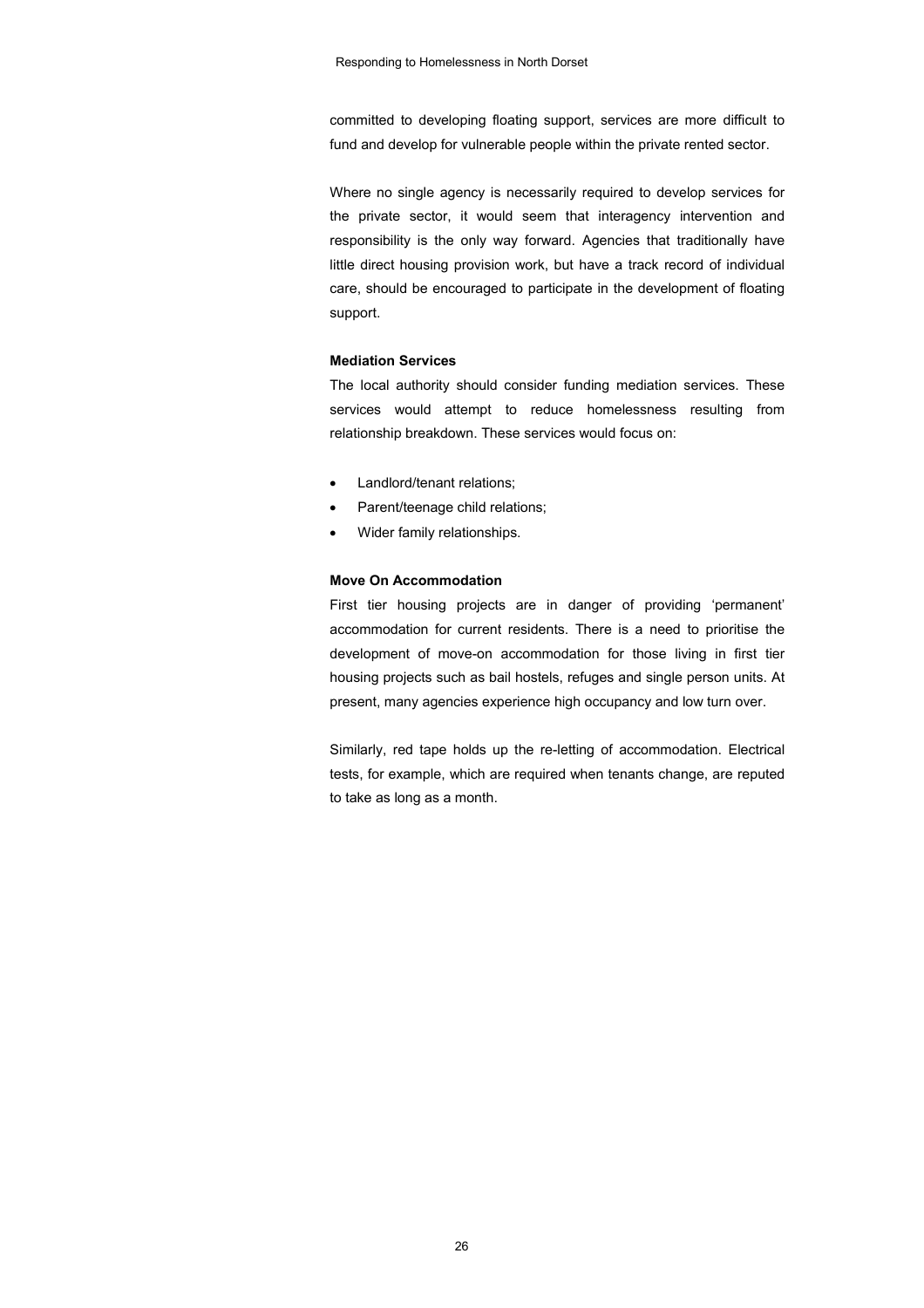## **REFERENCES**

COUNTRYSIDE AGENCY. (2002) *Preventing Homelessness in the countryside…what works?* Countryside Agency Publications, West Yorkshire.

DTLR. (2002a) *Homelessness Strategies: a good practice handbook*. HMSO, London.

DTLR. (2002b) *More than a roof. A report into tackling homelessness*. HMSO, London.

DTLR. (2002c) *Housing in England 2000-2001*. DTLR, London

NORTH DORSET DISTRICT COUNCIL/DAVID COUTTIE ASSOCIATES. (2002) *North Dorset Housing Needs Survey*. David Couttie Associates.

DOBSON, A. (2002). *Housing Affordability Basket of Indicators. Annual Report, April 2002*. Unpublished.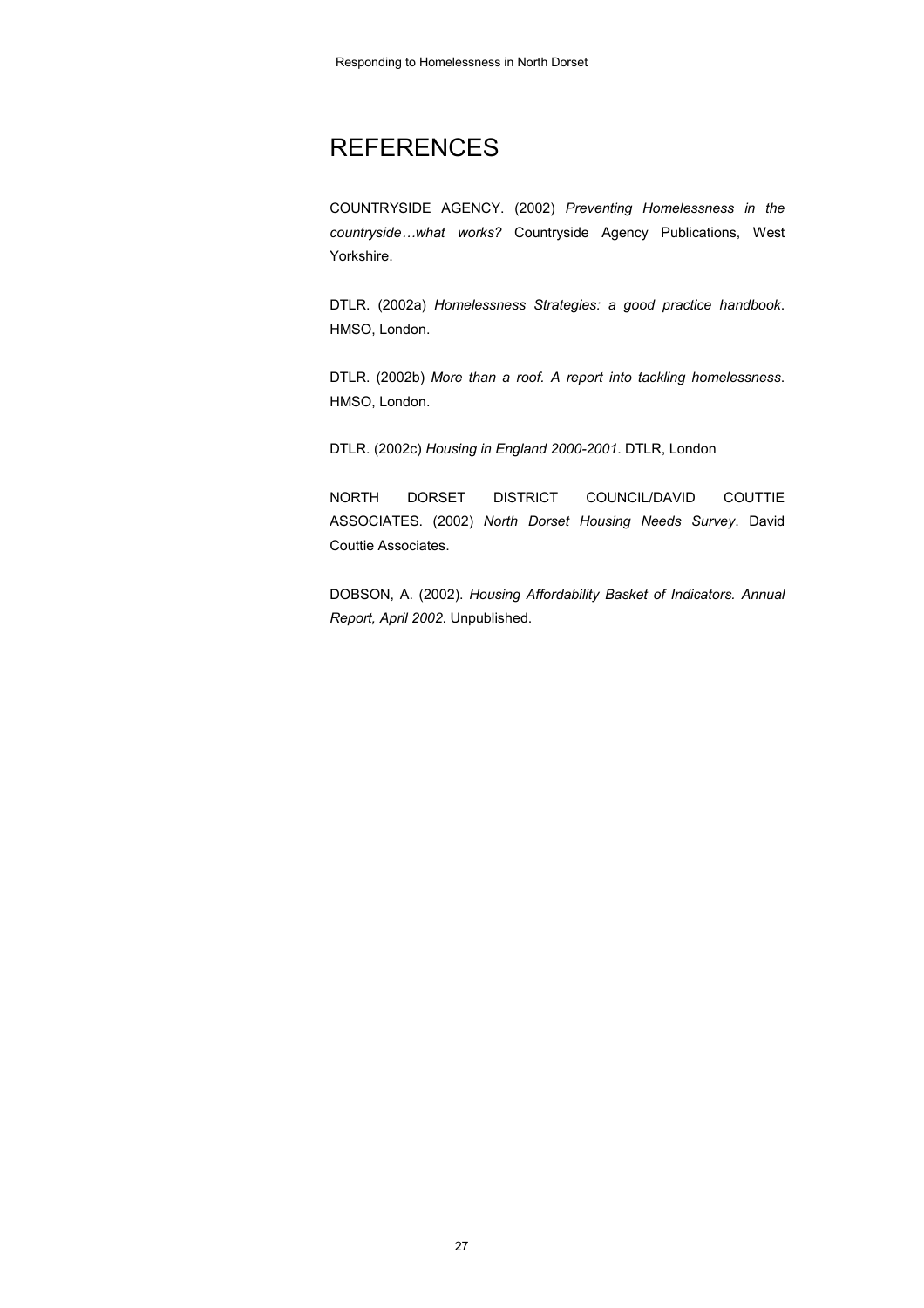## FURTHER READING

AINLEY, P. (1991) *Young People Leaving Home*. Cassell Educational Ltd, London.

ANDERSON, I, KEMP, P & QUILGARS, D. (1993) *Single Homeless People*. HMSO, London.

ANDERSON, I. (1999) Young Single People and Access to Social Housing, in Rugg, J (ed) *Setting the Context: Young People, Housing and Social Policy*. Routledge, London.

BRENNAN, M & LANCASHIRE, R. (1978) Association of childhood mortality with housing status and unemployment. *Journal of Epidemiology*, 32.

BUCK, N, GERSHUNY, J, ROSE, D & SCOTT, J (eds). (1994) *Changing Households: The British Household Panel Survey 1990-1992.* ESRC Research Centre, University of Essex, Colchester.

BYRNE, D, HARRISON, S, KEITHLEY, J & MCCARTHY, P. (1986) *Housing & Health: The Relationship between Housing Conditions & the Health of Council Tenants*. Gower Publishing Company Ltd, Aldershot.

CHARTERED INSTITUTE OF ENVIRONMENTAL HEALTH. (1994) *Amenity Standards for Housing in Multiple Occupation*. CIEH, London.

CONWAY, J. (1988) *Prescription for Poor Health: The Crisis for Homeless Families*. London Food Commission, The Maternity Alliance, SHAC and Shelter.

CROOK, A, HUGHES, J & KEMP, P. (1995) *The Supply of Privately Rented Homes.* The Joseph Rowntree Foundation, York.

DEPARTMENT OF THE ENVIRONMENT, TRANSPORT AND THE REGIONS. (1999a) *English House Condition Survey 1996: Houses in Multiple Occupation in the Private Rented Sector.* DETR, London.

DEPARTMENT OF THE ENVIRONMENT, TRANSPORT AND THE REGIONS. (1999b) *Housing Benefit and Private Landlords*. DETR, London.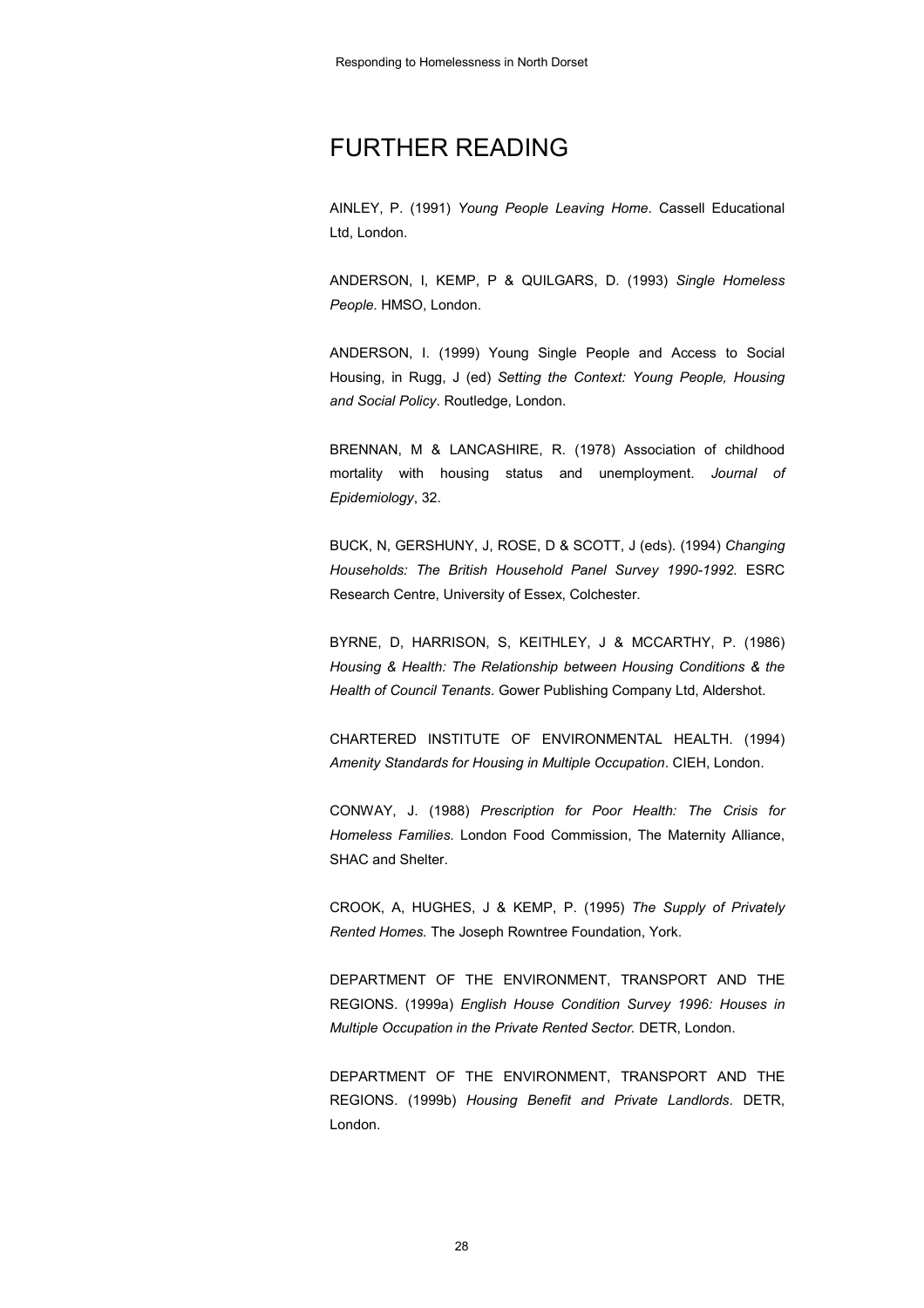DEPARTMENT OF THE ENVIRONMENT, TRANSPORT AND THE REGIONS. (1999c) *Licensing of Houses in Multiple Occupation – England (Consultation Document)*. DETR, London.

DEPARTMENT OF THE ENVIRONMENT, TRANSPORT AND THE REGIONS. (1999d) *Protocol for the Assessment of Housing Needs of Single Homeless Young People under the age of 25*. DETR, London.

FORD, J. (1999) Young Adults and Owner Occupation: a Changing Goal, in Rugg, J & Burrows, R (eds) *Setting the Context: Young People, Housing and Social Policy*. Routledge, London.

FORREST, R & MURIE, A. (1987) The Affluent Home-owner: Labour Market Position & the Shaping of Housing Histories, in Thrift, N & Williams, P (eds) *Class & Space: The Making of Urban Society*. Routledge, London.

FURLEY, A. (1989) *A Bad Start in Life: Children, Health and Housing*. Shelter, London.

GOLDSCHEIDER, F & GOLDSCHEIDER, C. (1993) *Leaving Home Before Marriage.* The University of Wisconsin Press, Wisconsin.

GOSS, S & KENT, C. (1995) *Health and Housing Working Together? A Review of the Extent of Inter-agency Working*. Joseph Rowntree Foundation, Bristol.

GREEN, H. (1994) *Shared Accommodation in Five Localities*. HMSO, London.

KEMP, P. (1997) Ideology, Public Policy and Private Rental Housing since the War, in Williams, P (ed) *Directions in Housing Policy*. Paul Chapman Publishing, London.

MACLENNAN, D, MEEN, G, GIBB, K & STEPHENS, M. (1997) *Fixed Commitments, Uncertain Incomes: Sustainable Owner-Occupation & the Economy*. Joseph Rowntree Foundation, York.

MORRIS, J & WINN, M. (1990) *Housing and Social Inequality*. Hilary Shipman Ltd, London.

RAUTA, I. (1986) *Who Would Prefer Separate Accommodation*? HMSO, London.